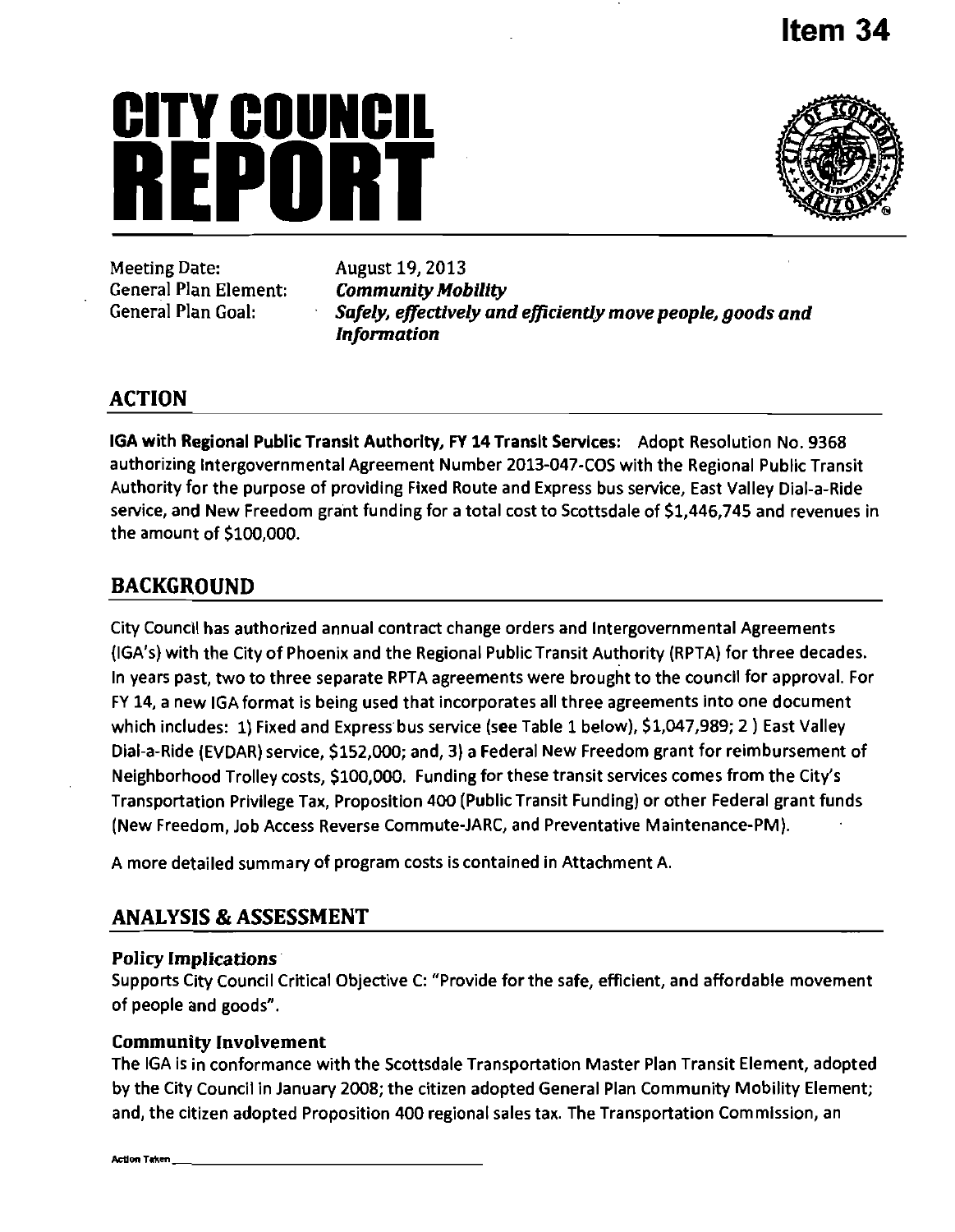advisory body to the City Council, reviews staff proposed service changes in open public meetings and hearings that are televised. The Transportation Department is responsive to the advice of the Transportation Commission and the public input received at all meetings. In addition, Valley Metro and the City of Phoenix also provide public information and outreach related to regional transit services on behalf of Scottsdale. Any significant changes to transit service levels require public notifications and hearings, per Federal requirements.

# **RESOURCE IMPACTS**

# Available funding

Funding for fixed route transit services comes from the Transportation Privilege Tax, Proposition 400 sales tax. Federal grants, and passenger fares. The transit service and grants included in this agreement are shown in the City's adopted FY 14 Transportation Fund budget under the Transit Contract line items.

# Staffing, Workload Impact

Administration of this IGA is part of the transit group's annual work plan and requires no additional staffing.

# Maintenance Requirements

Maintenance of vehicles and operating supplies provided by the RPTA are included in the contract cost estimate. City of Scottsdale maintains all bus stops at an approximate annual cost of \$65,000, which is paid for from the Transportation Fund.

# Future Budget Implications

Funding for the operation of express and fixed route bus services is budgeted in each fiscal year. Transit service is funded from the City's Transportation Privilege Tax, and authorizations will be requested annually. Scottsdale benefits from continuous service and regional coordination.

# Cost Recovery Options

Fare revenues, funding from Prop 400, and grant revenues are included in the contract cost estimate. Fares and fare policy for transit services are set at the regional level, go through a public hearing process at the local and regional level, and are supported by regional partners.

# **OPTIONS & STAFF RECOMMENDATION**

# Recommended Approach

Adopt Resolution No. 9368 authorizing Intergovernmental Agreement Number 2013-047-COS with the Regional Public Transit Authority for the purpose of providing Fixed Route and Express bus service, East Valley Dial-a-Ride service, and New Freedom grant funding for a total cost to Scottsdale in the amount of \$1,446,745 and revenues in the amount of \$100,000.

# **RESPONSIBLE DEPARTMENT(S)**

Transportation Services - Planning and Transit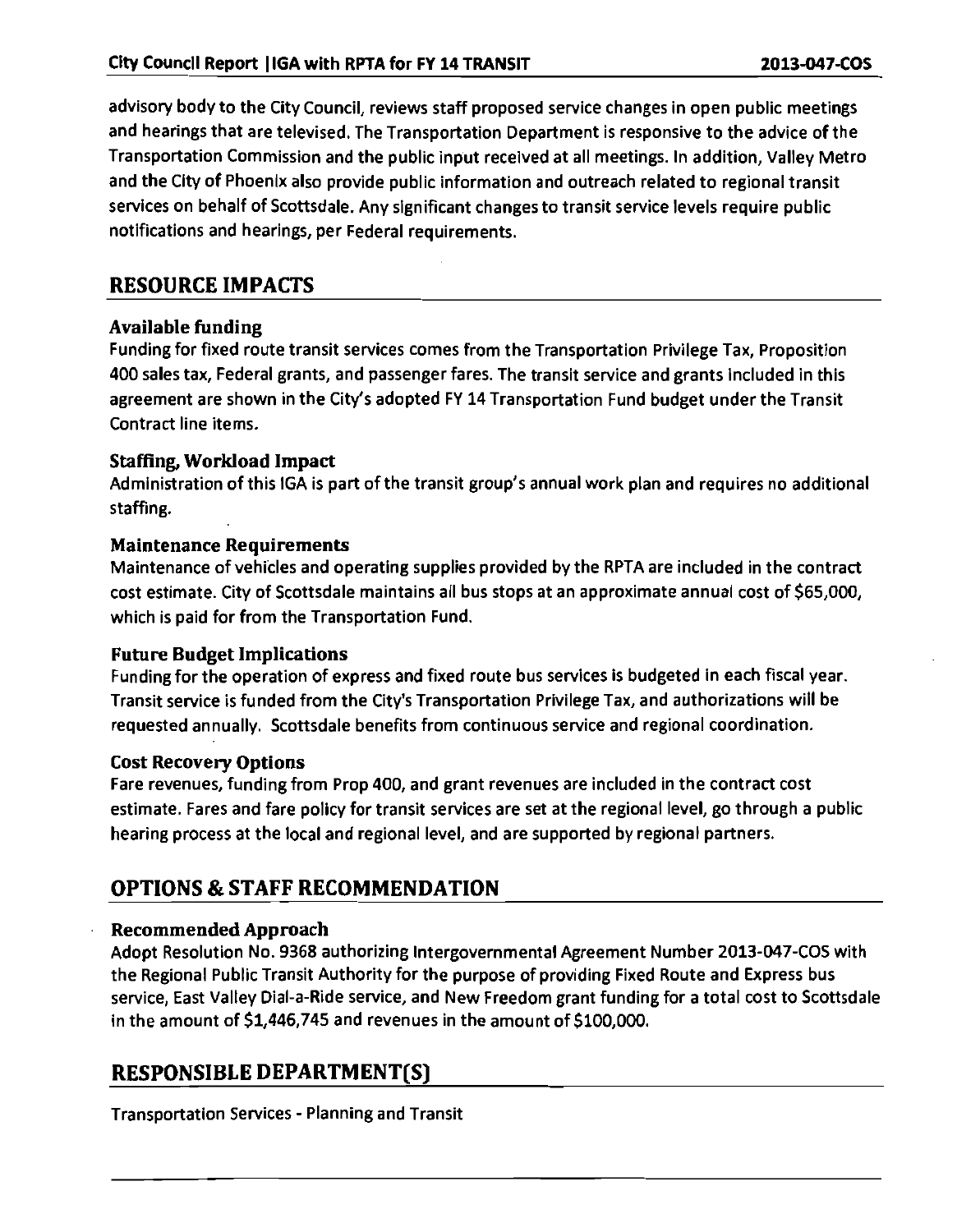# **STAFF CONTACTS (S)**

Madeline Clemann, 480-312-2732, mclemann@scottsdaleaz.gov

# **APPROVED BY**

Paul Basha, Transportation Director Planning, Neighborhoods, and Transportation 480-312-7651, pbasha@scottsdaleaz.gov

 $6 \, \Omega_{11}$ 2013

Randy Grant Planning, Neighborhoods, and Transportation Administrator 480- 312-2664, rgrant@scottsdaleaz.gov

 $8/6/13$ 

# **ATTACHMENTS**

- 1. Resolution 9368
- 2. IGA 2013-047-COS
- 3. Attachment . IGA 2013-047-COS Work Program and Financial Summary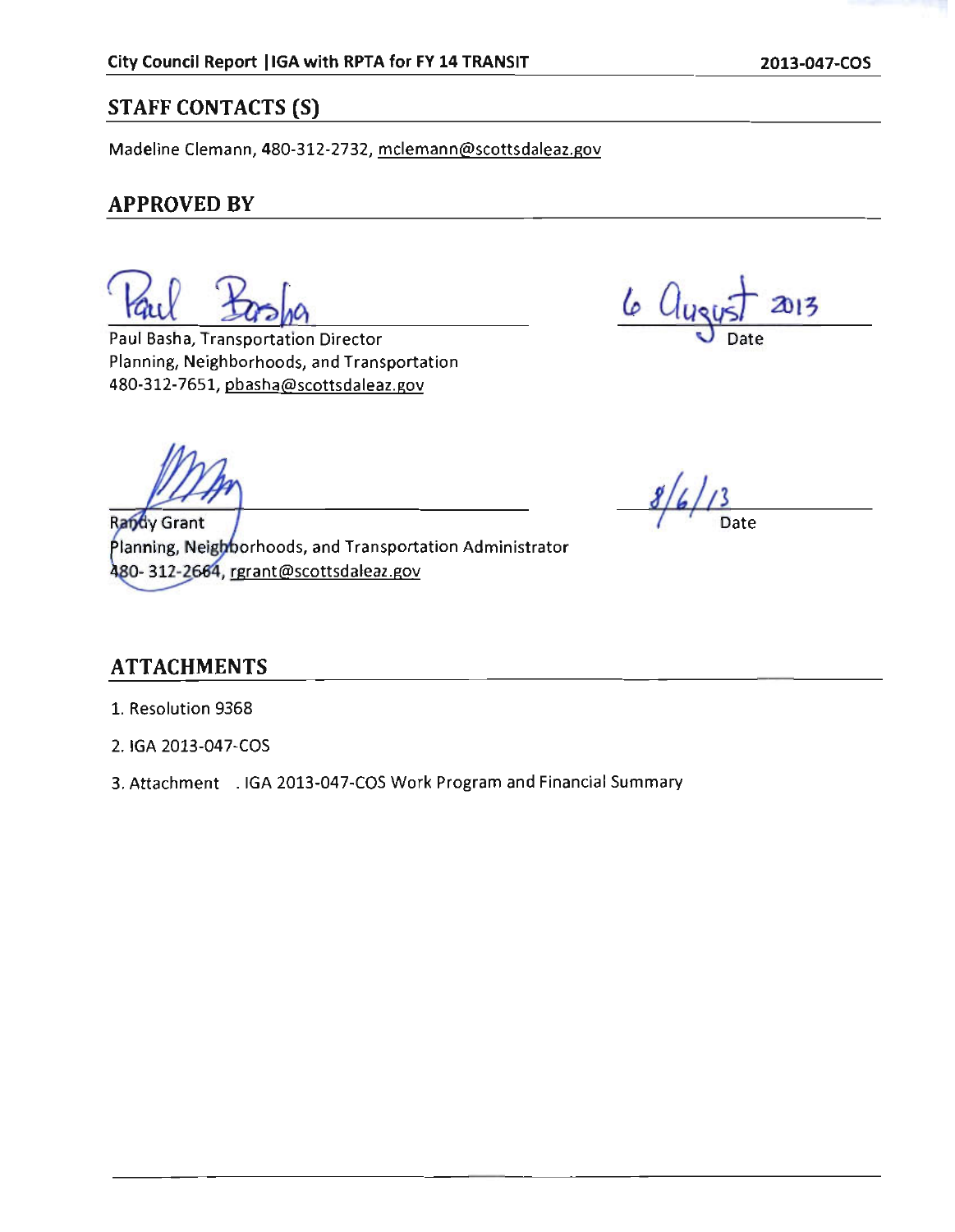#### RESOLUTION NO. 9368

<u>. Andreas and the second communications of the second communications of the second communications of the second</u>

A RESOLUTION OF THE CITY OF SCOTTSDALE. MARICOPA COUNTY. ARIZONA, AUTHORIZING THE CITY TO ENTER INTO INTERGOVERNMENTAL AGREEMENT NO. 2013-047- COS WITH THE REGIONAL PUBLIC TRANSPORTATION AUTHORITY FOR THE PROVISION OF EXPRESS AND FIXED ROUTE TRANSIT SERVJCE. PARATRANSIT SERVICE AND FTA NEW FREEDOM FUNDING TRANSPORTATION SERVICE.

WHEREAS, the Arizona Revised Statutes 11-951, et seq., provide that public agencies may enter into intergovernmental agreements for joint operation or cooperative-action; and

WHEREAS, Article 1, Section 3-1 of the Charter of the City of Scottsdale authorizes the City to enter into intergovemmental agreements with various public agencies; and

WHEREAS, the Regional Public Transportation Authority, pursuant to previous intergovernmental agreements, provides and now proposes to continue to provide express and fixed route transit service, paratransit service and FTA New Freedom Funding transportation service to the City of Scottsdale;

WHEREAS, the City of Scottsdale wishes to continue to be an integrated part of the regional public transit system in order to provide mobility choices that support a diverse population, and to improve air quality and traffic congestion;

NOW THEREFORE, LET IT BE RESOLVED by the Council of the City of Scottsdale, Maricopa County, Arizona, as follows:

Section 1: The Mayor of the City of Scottsdale is hereby authorized and directed to execute, on behalf of the City of Scottsdale. Intergovernmental Agreement Number 2013-047- COS with the Regional Public Transportation Authority for the purpose of provision of express and fixed route transit service, paratransit service and FTA New Freedom Funding transportation service.

PASSED AND ADOPTED by the Council of the City of Scottsdale, Maricopa County, Arizona this  $19<sup>th</sup>$  day of August, 2013.

> CITY OF SCOTTSDALE, an Arizona municipal corporation

and the contract of the contract of the contract of the contract of the contract of the contract of the contract of

ATTEST:

W.J. "Jim" Lane, Mayor

Carolyn Jagger, City Clerk

APPROVED AS TO FORM:

Bruce Washburn, City Attorney By: William Hylen, Assistant City Attorney

10994550V1

**ATTACHMENT 1**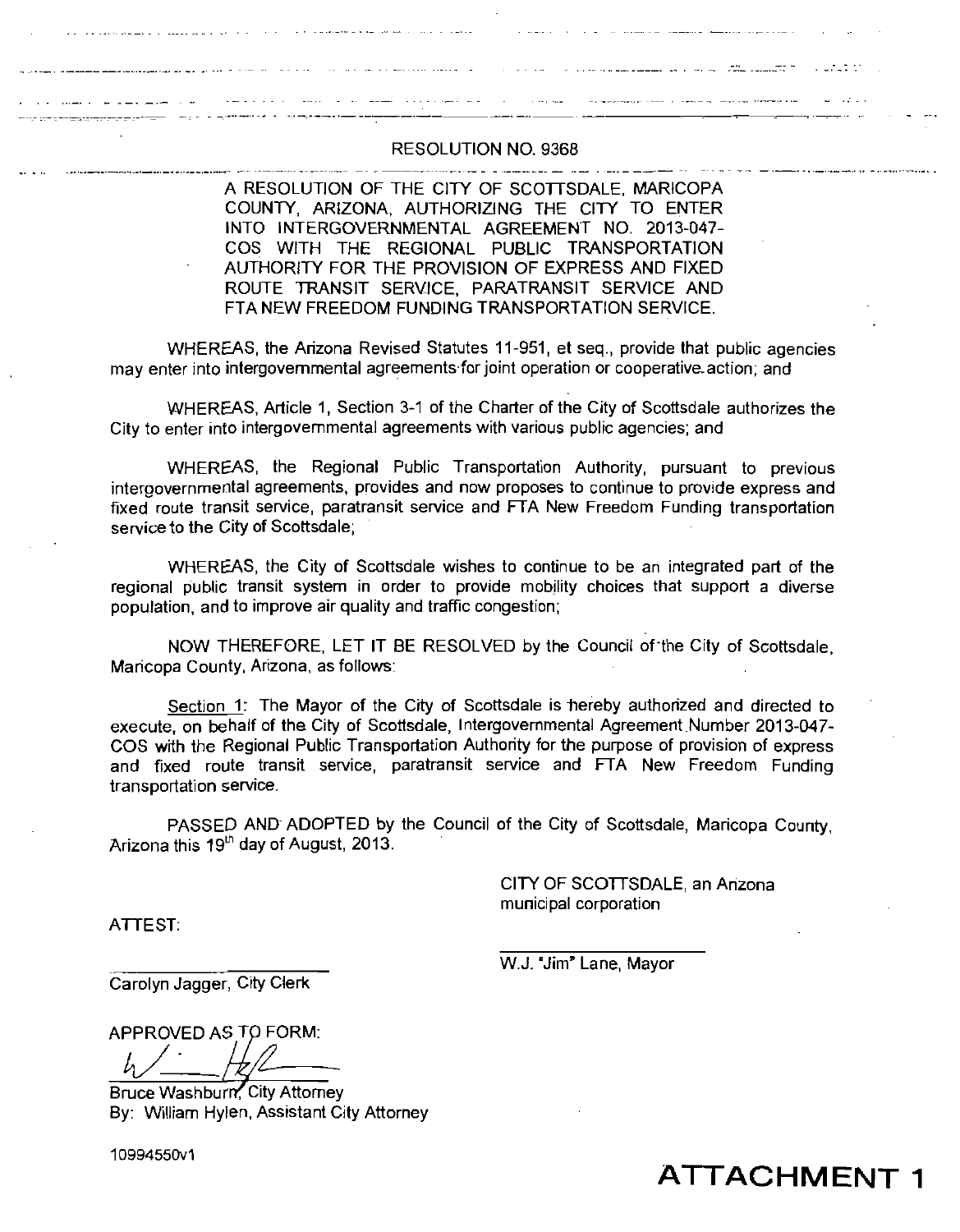# **AMENDED AND RESTATED INTERGOVERNMENTAL AGREEMENT BETWEEN THE CITY OF SCOTTSDALE ("Member") AND THE REGIONAL PUBLIC TRANSPORTATION AUTHORITY CONTRACT # 160-75-2014**

THIS TRANSIT SERVICES AGREEMENT ("Agreement") is made and entered into this 1 st day of July, 2013 by and between the City of Scottsdale, a legal entity duly organized and existing under the laws of the State of Arizona (hereinafter referred to as "Member") and the Regional Public Transportation Authority, a political subdivision of the state of Arizona (hereinafter referred to as "RPTA"). Member and RPTA are collectively referred to as the "Parties."

#### **RECFTALS**

WHEREAS, Member has Charter Authority to provide transit services and Charter and statutory authority to enter into Agreements with other entities within Maricopa County to provide transit services (A.R.S. Section 11-951, et seq.); and,

WHEREAS, RPTA is a political subdivision of the state of Arizona, established for the purpose of planning and providing public transportation services (A.R.S. Section 48-5121; A.R.S. Section 48-5101, et seq.); and,

Ì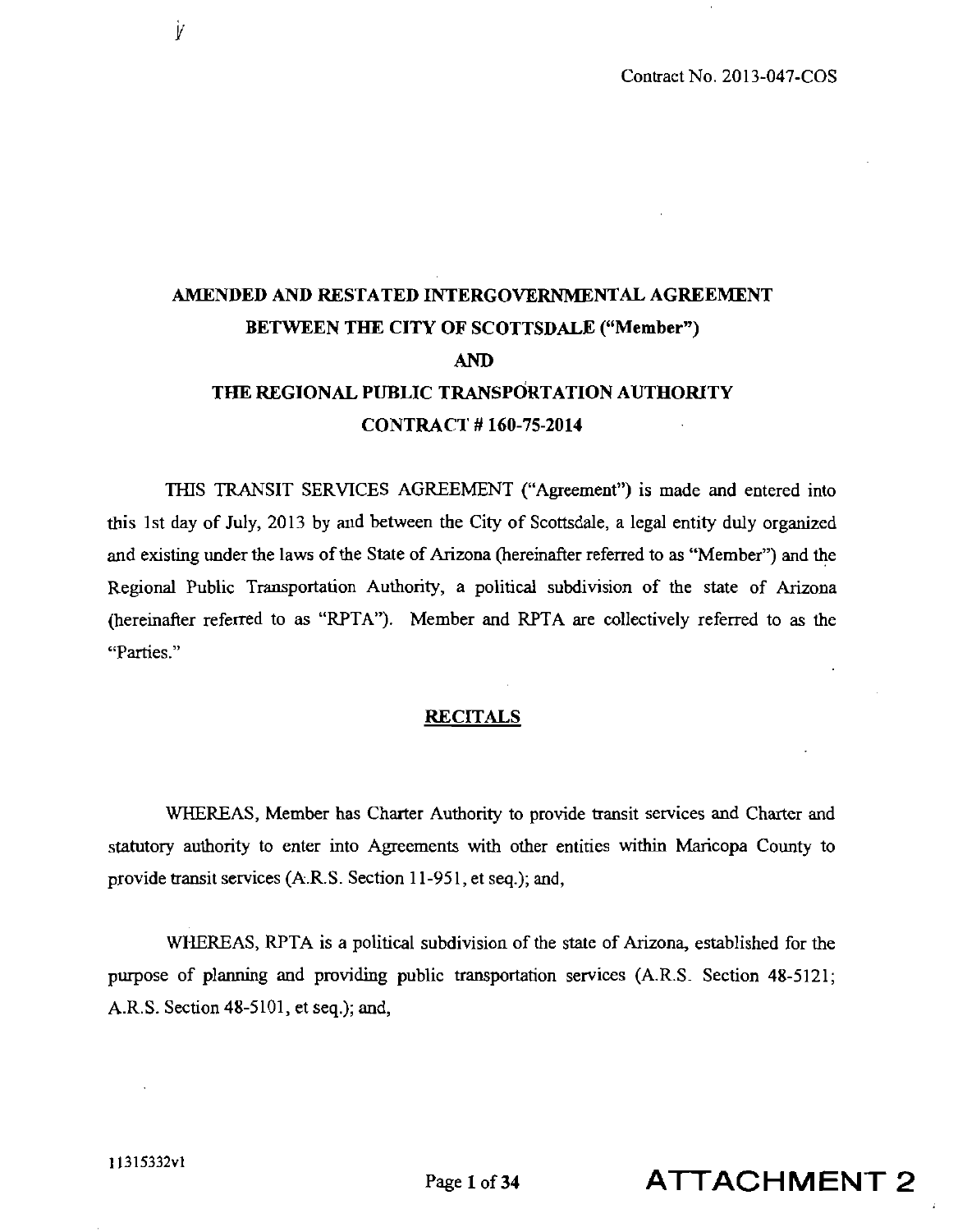WHEREAS, as a political subdivision of the state of Arizona RPTA "may contract and enter into stipulations of any nature to do all acts necessary and convenient for the ftill exercise of" its powers granted under A.R.S. Section 48-5101, et seq., including entering into intergovernmental agreements with other governmental entities (A.R.S. Section 11-951, et seq.); and,

WHEREAS, RPTA is willing to provide, and Member is willing to purchase or receive transportation services as detailed in this Agreement; and,

WHEREAS, transit activities are one of those types of activities authorized pursuant to the aforementioned statutory and other authority.

WHEREAS, City and RPTA entered into an IGA on July 1,2012, IGA #160-31-2013, Scottsdale Contract # 2007-133-COS-A6, and

WHEREAS, City and RPTA entered into an IGA on July 1,2012, IGA #160-32-2013, Scottsdale contract  $#2011-163-COS-Al$ , and

WHEREAS, the parties hereto desire to consolidate the above two (2) existing IGA's into a single agreement.

## **AGREEMENT**

NOW, THEREFORE, for and in consideration of the mutual covenants and considerations herein contained, it is agreed by the Parties as follows:

#### **SECTION 1. DEFINITIONS**

The following capitalized terms shall have the. following meaning when used in this Agreement, unless a different meaning is clearly intended:

"RPTA" means the Regional Public Transportation Authority, a political subdivision of the State of Arizona.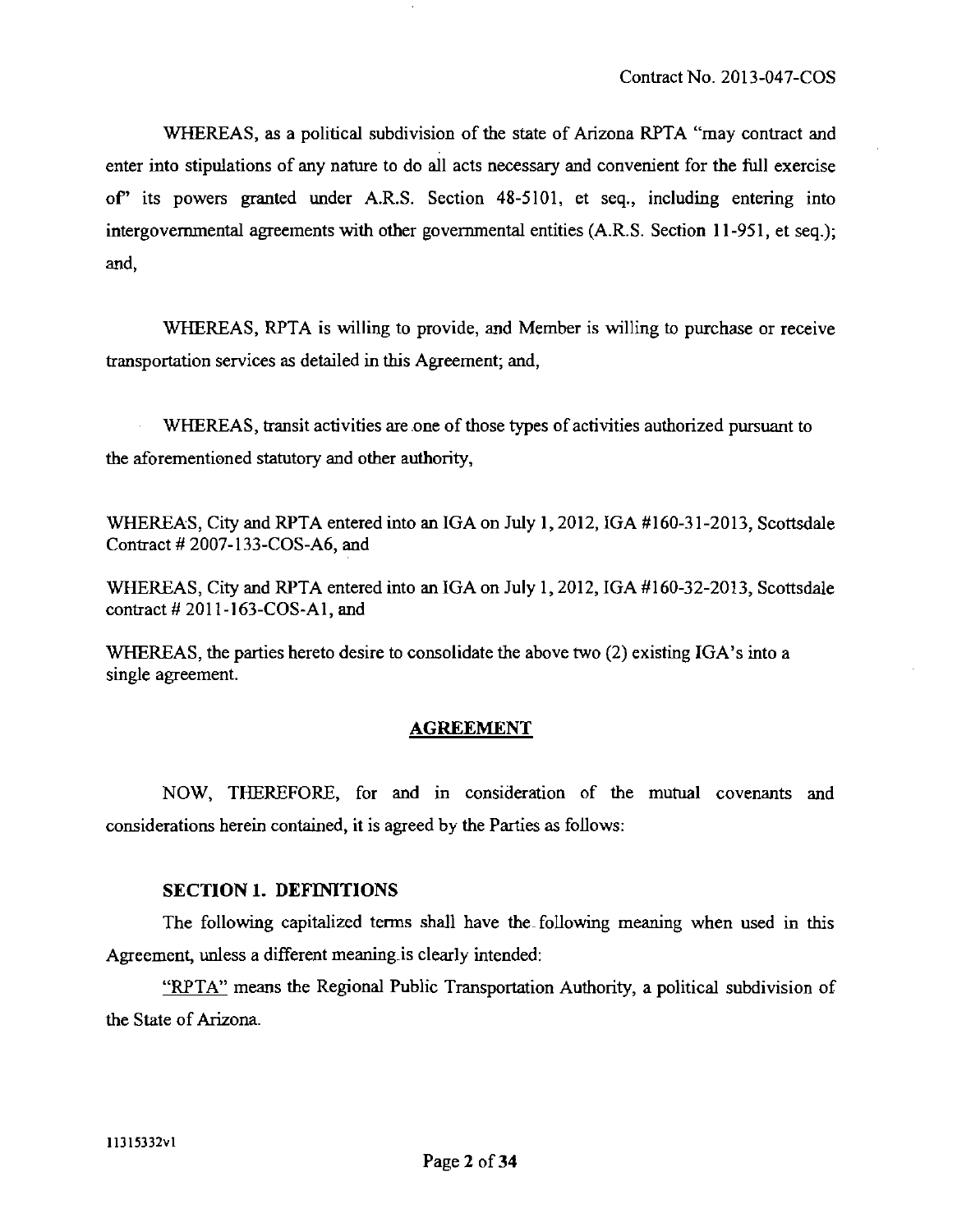"Member" means the City of Scottsdale, a member of the Regional Public Transportation Authority (RPTA) with voting powers.

"Effective Date" means the date on which rights granted hereunder become operative, as specified in Section 7

"Force Majeure" means any event which: (i) causes either party to be unable to perform under this agreement; and (ii) is outside the reasonable control of the party unable to perform and could not be avoided by such party through the exercise of due care. Force Majeure events include, without limitation: terrorist acts, earthquakes, fires, floods, tornadoes, wars, labor strikes or similar accidents, disputes or similar events.

## **SECTION 2. TERMINATION AND CONSOLIDATION OF PREVIOUS IGA'S**

Effective July 1, 2013, this Agreement terminates and supersedes IGA #160-32-2013, Scottsdale Contract # 2007-133-COS-A6 and IGA # 160-31-2013, Scottsdale Contract # 2011- 163-COS-Al.

#### **SECTION 3. SCOPE OF AGREEMENT**

During the term of this agreement RPTA shall provide the following services:

Regionally Funded Fixed Route Bus Service (Schedule A) means a public system for the transport of passengers by bus that is funded by RPTA Public Transportation Funds (PTE).

Member Funded Fixed Route Bus Service (Schedule B) means a public system for the transport of passengers by bus that is funded by Member.

Dial-a-Ride Services (Schedule C) means a system operated for the purpose of transporting designated passengers, within designated time periods, to destinations within and between each of the participating member Cities and Town of the RPTA, and to designated transfer points for travel outside of the Dial-a-Ride service area.

Americans with Disabilities Act (ADA) Public Transportation Funds (PTF) (Schedule E) The RPTA shall transfer to the Member funds allocated by the Board of the RPTA, and specified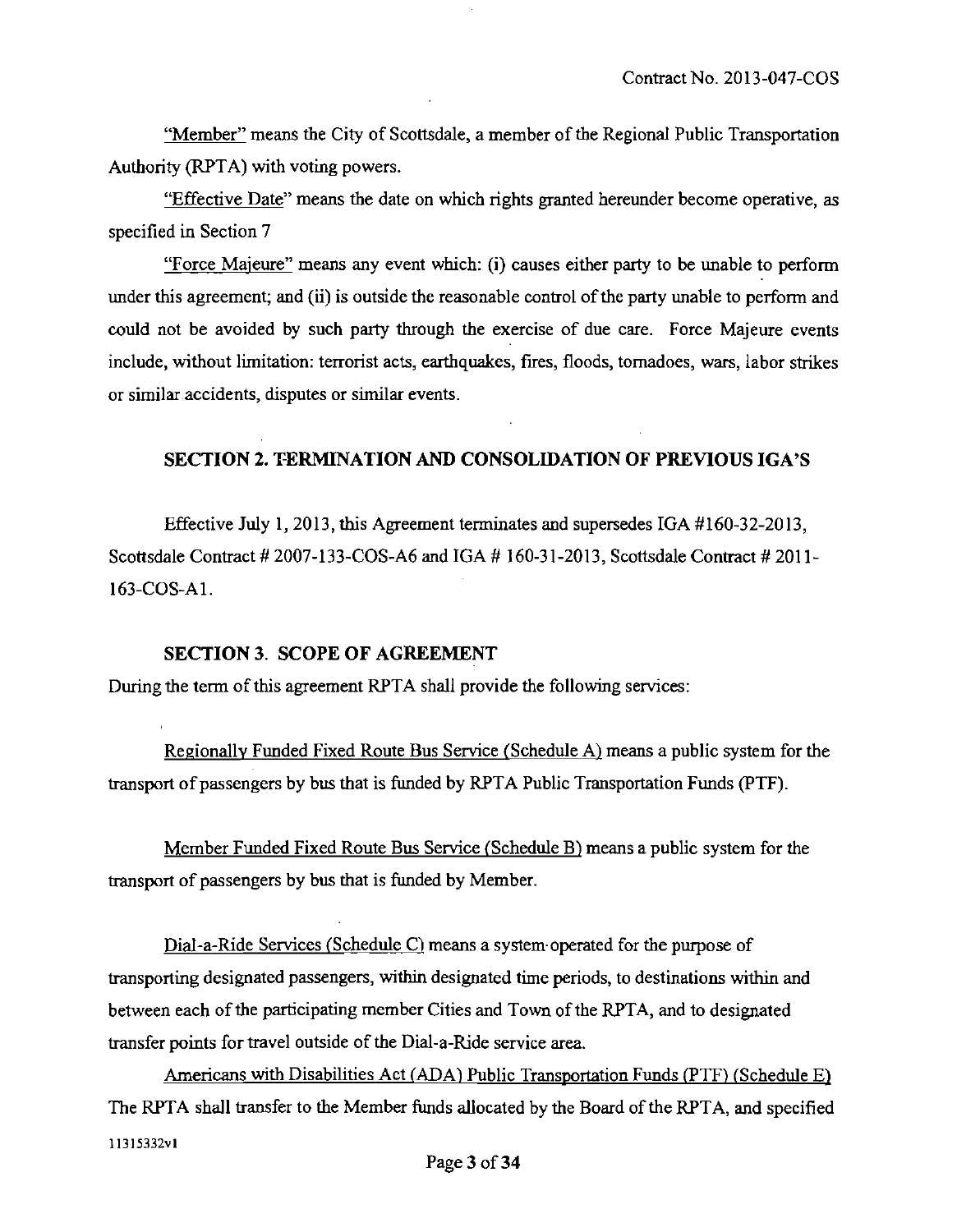in Schedule E, for the purposes of reimbursing Member for the cost to provide Paratransit services to ADA certified individuals. The Member shall submit a PTF Reimbursement Request Form, Attachment A, certifying that the costs have been incurred and are eligible for reimbursement.

Federal Transit Administration (FTA) New Freedom Funding (Schedule G). RPTA has applied and received approval notice for New Freedom grant funding to help support specific transportation services in Member's service area serving people with disabilities beyond the requirements of the Americans with Disabilities Act. The funding provides support for affordable transportation options in Member's service area to augment traditional paratransit services.

## **SECTION 4. RPTA'S OBLIGATIONS:**

- 4.1 With respect to the services provided hereunder, RPTA, shall:
	- a. Negotiate and coordinate the implementation of operating agreements;
	- b. Provide Fixed Route Bus, Dial-a-Ride Paratransit Services or other transit services, administrative services, equipment, personnel and management services directly or through contractors, as provided in this Agreement. The RPTA shall ensure that the contractor(s) are duly qualified, licensed, trained, and have adequate equipment to perform services under this Agreement;
	- c. Provide marketing and merchandising of services;
	- d. Draft and secure approval for annual operating budgets;
	- e. Plan for, prepare changes, and amend service specifications;
	- f. Invoice the Member on a monthly basis for service(s) (often based upon revenue miles) provided to Member;
	- g. Determine, set, and amend as necessary the fare structure for services provided by the RPTA or under contract;
	- h. Convene a Steering Committee, consisting of representatives from the Member, the other participating Members, and the RPTA to coordinate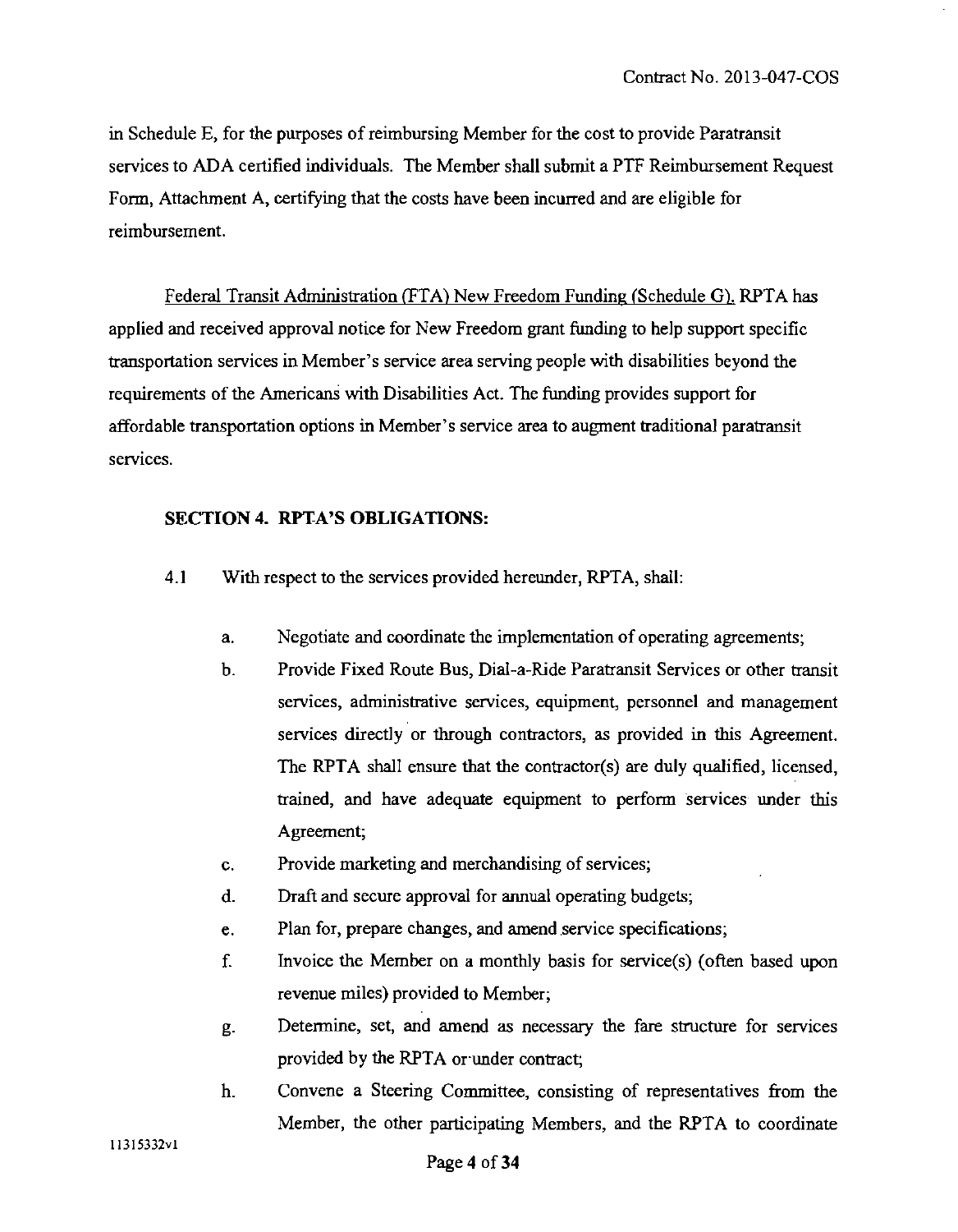and monitor service and to resolve service and contractual performance issues;

- i. Provide professional staff as necessary to plan for, develop, contract for, monitor, and adjust service;
- j. Credit Member up to the pre-determined amount of Americans with Disabilities Act (ADA) Public Transportation Funds (PTF) for the transport of ADA certified riders;
- k. Provide a complaint resolution process;
- I. Recommend service specifications in consultation with the Member;
- m. Provide to Member monthly reports on ridership, revenue collected, and applicable performance standards;

4.2 RPTA will use its best efforts to provide to Member a financial reconciliation within 30 calendar days of the end of each quarter for informational purposes. A reconciliation of all costs of service (including any administrative fees) shall be conducted after the fiscal year end. RPTA will use its best efforts to provide to Member such final year-end reconciliation within 60 calendar days after the end of the fiscal year. If it is found that Member has paid more than its share of the costs of service, RPTA shall credit such overpayment to Member on its next invoice or refund the money to the Member at the Member's choice. Conversely, if Member has under paid its share of the costs of services, RPTA shall invoice the amount of the underpayment to Member. Member shall pay all invoices submitted by RPTA to Member within 30 days.

4.3 The RPTA.and the Member may conduct service and financial audits, as required, of any Services provided hereunder.

4.4 The RPTA shall provide performance data reports on a monthly basis. The data will be posted on the Valley Metro website www.valleymetro.org. or within its extra-net site. The paratransit reports shall include at a minimum: ADA ridership versus non-ADA ridership, revenue miles operated, as well as performance indicators by which the Member and the RPTA can evaluate whether the service provider is meeting policies, and service standards.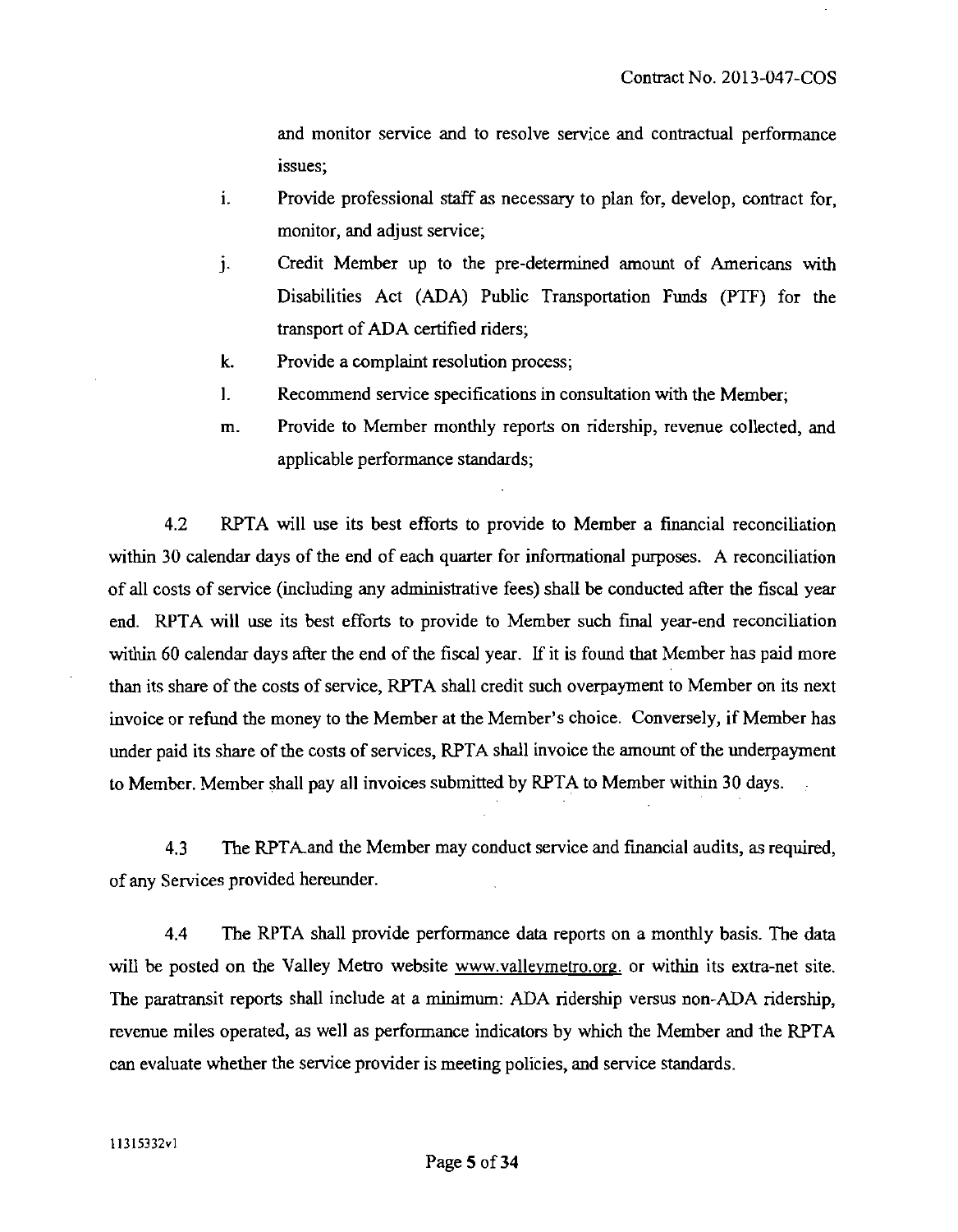Fixed route bus reports shall collect the following monthly performance statistics for the Member:

Boardings by Member and Other Members; Wheelchair Boardings by Member and Other Members; \* Vehicle Revenue Miles by Member and Other Members; Vehicle Revenue Hours by Member and Other Members; Operating Days by Member; Average number of passengers by revenue mile of service; Operating Costs; Passenger Revenue by Jurisdiction; Percent On-time Performance; Service Interruptions; Vehicle Breakdowns; Wheelchair lifVramp Breakdowns; Accidents; Vehicle Accidents; Passenger Accidents; Passenger Security Incidents; Crimes reported; and Vehicles Operated per day.

4.5 By February 21 of each year, the RPTA shall provide the Member with a detailed written budget estimate for the provision of transit Services, including the expected sources and amounts of funding for the next fiscal year. If the Member approves the budget estimate, RPTA shall prepare an amendment to this Agreement for Member approval of the budget estimate. If Member does not approve the budget estimate, the parties shall work together to establish a mutually agreeable budget estimate.

4.6 RPTA shall notify Member of authenticated operations incidents as soon as practicable.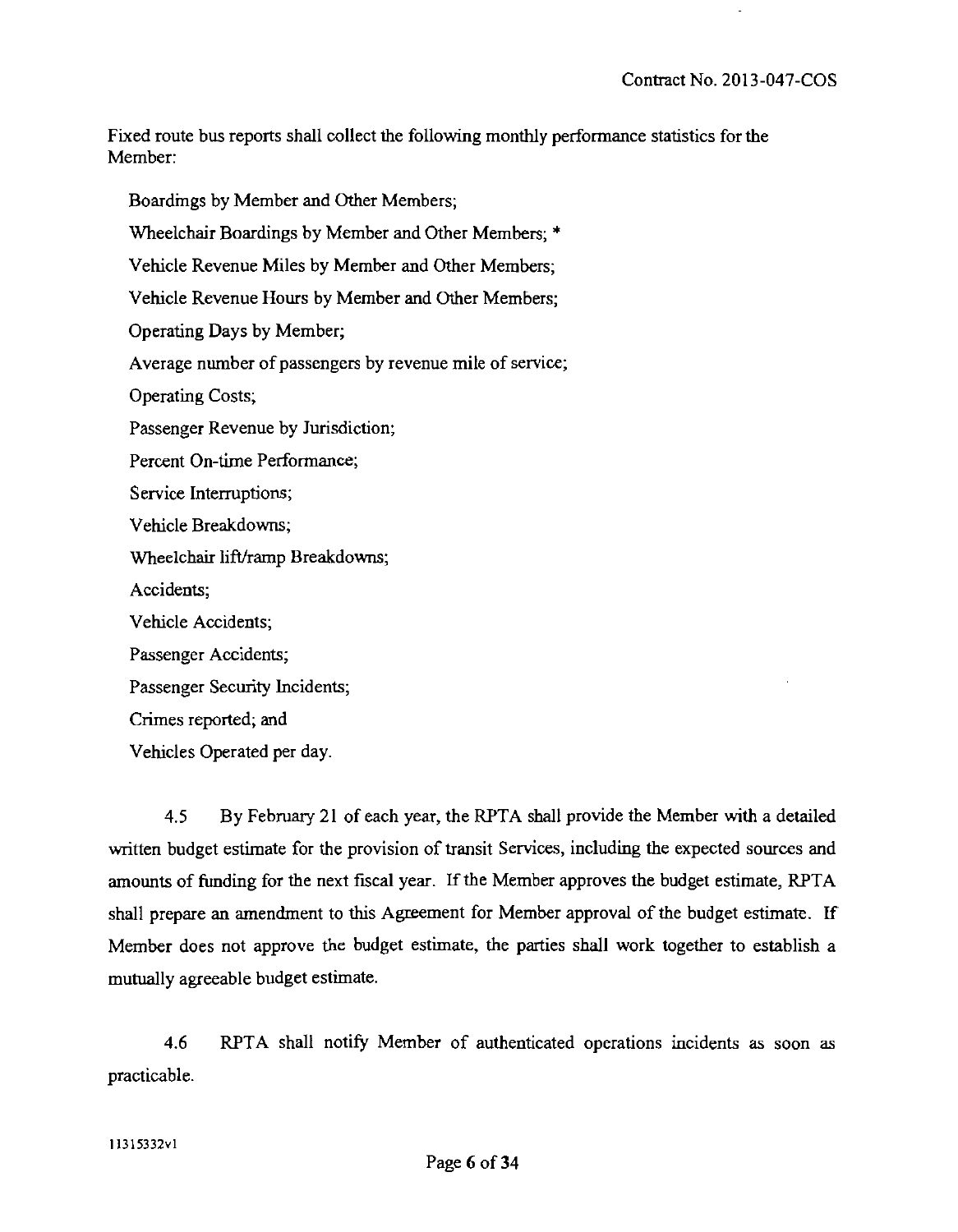#### **SECTION 5. CITY'S OBLIGATIONS:**

- 5.1 With respect to the services provided hereunder, Member shall:
	- a. If Member desires services in addition to the Services originally approved in the schedules hereto, provide funding adequate to finance such services over and above funding provided by the RPTA and Member.
	- b. In addition to the funding necessary to pay for actual service or costs, reimburse the RPTA within 30 days for RPTA's monthly costs to, monitor and generally administer the service in City.
	- e. Provide for local complaint resolution with citizens of the Member;
	- d. With respect to services provided hereunder, provide traffic control and transit priority measures such as turning movements, on Member streets on regular routes;
	- e. Provide advice to the RPTA and to any operator providing service required by this Agreement in the preparation and amendment of service plans;
- 5.2 With respect to the services hereunder, Member may:
	- a. If Member chooses, become a member of and participate in all meetings, deliberations, and decisions of any Steering Committee for services provided hereunder.
	- b. Purchase and install bus stop signs and associated amenities.

5.3 If the parties are not able to agree upon renewal terms for the existing Agreement prior to the expiration of the term of the existing Agreement, the Member shall make the payments required to be paid under this Agreement on or before July 1 for the new fiscal year and thereafter for a one hundred eighty (180) day period unless the parties agree upon renewal terms prior to the expiration of such one hundred eighty (180) day period. For example, if there is a disagreement with the proposed rate for the new fiscal year, or if the renewal Agreement is not signed, for any reason, the Member shall make payments at the old rate (the previous year's rate) until such time that a renewal Agreement can be fully approved and executed.

5.4 Member does hereby agree to participate in the Valley Metro Program(s) defined in Section 3 of this agreement.

11315332vl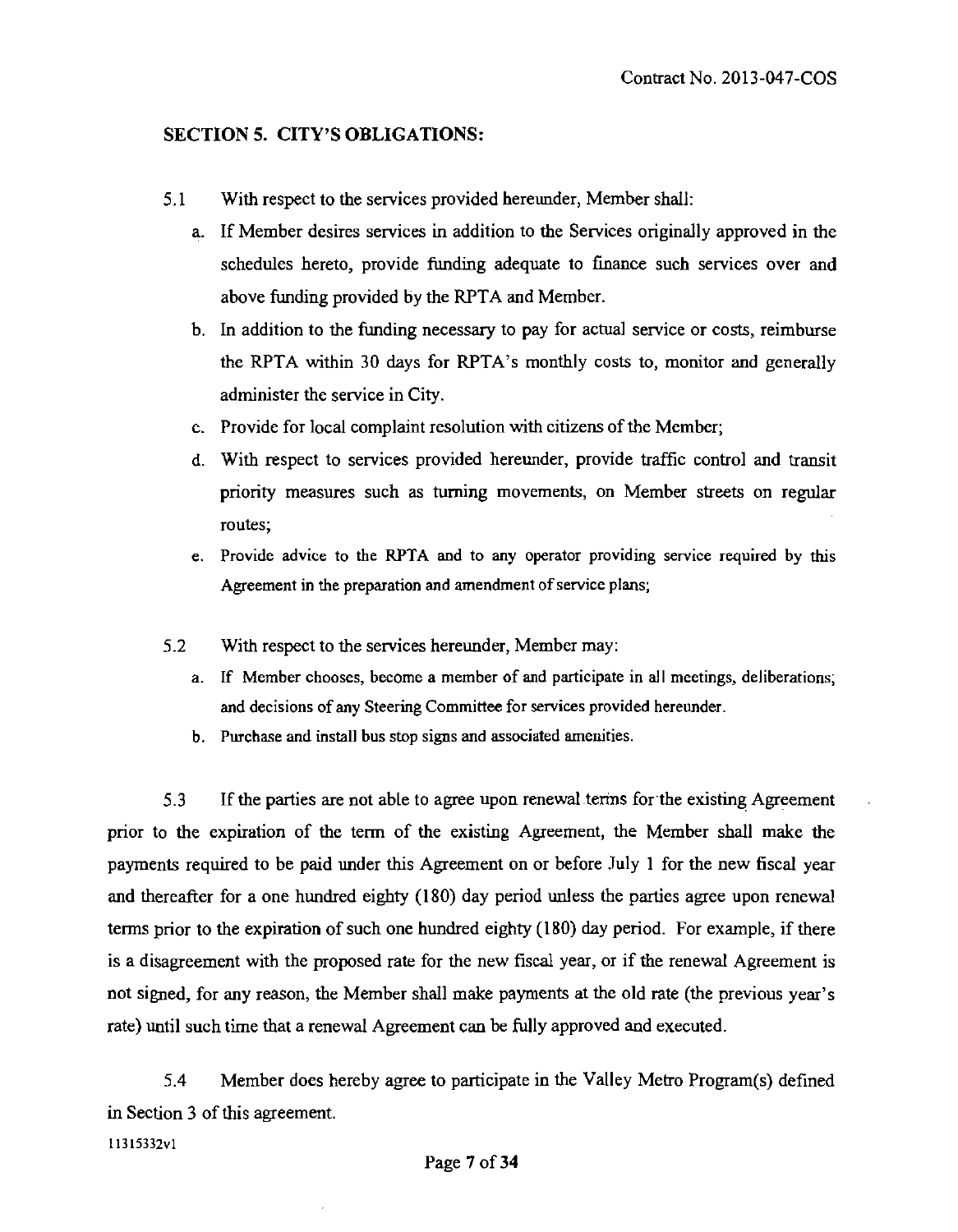5.5 Member shall provide a written ninety (90) calendar day notice for major service changes.

5.6 Transit Life Cycle Program: Member shall comply vwth all applicable laws, ordinances, regulations and codes of the federal, state and local governments. In performing hereunder. Member shall adhere to RPTA's Transit Life Cycle Program and its approved policies, as they may be amended from time to time, (collectively referred to as the "TLCP").

## **SECTION 6. TERM OF AGREEMENT**

This Agreement shall be effective from July 1, 2013, as specified under Section 7, until July 1, 2018 to be amended on an annual basis as service needs and as Public Transportation Fund (PTF) reimbursements are agreed upon by the Parties. The Parties do not intend that the term of this Agreement shall exceed any limitation imposed by law, including, without limitation, the laws of the State of Arizona, and agree to comply with any applicable requirements of such laws in connection with any renewal of the term of this Agreement.

#### **SECTION 7. EFFECTIVE DATE**

This Agreement shall take effect on July 1, 2013 after it has been approved by Member's Council, approved by the RPTA Board of Directors, executed by the duly authorized officials of each of the Parties, approved by the Parties' respective counsel. The Agreement may be filed with the Member's Clerk.

#### **SECTION 8. GENERAL CONDITIONS**

#### **A. Records and Audit**

All books, accounts, reports, files and other records relating to this Agreement under the custody or control of RPTA or its contractors shall be subject, at all reasonable times, to inspection and audit by Member, FTA, and the City of Phoenix, for five (5) years after completion of this Agreement. Such records shall be produced at RPTA offices as and when requested by Member.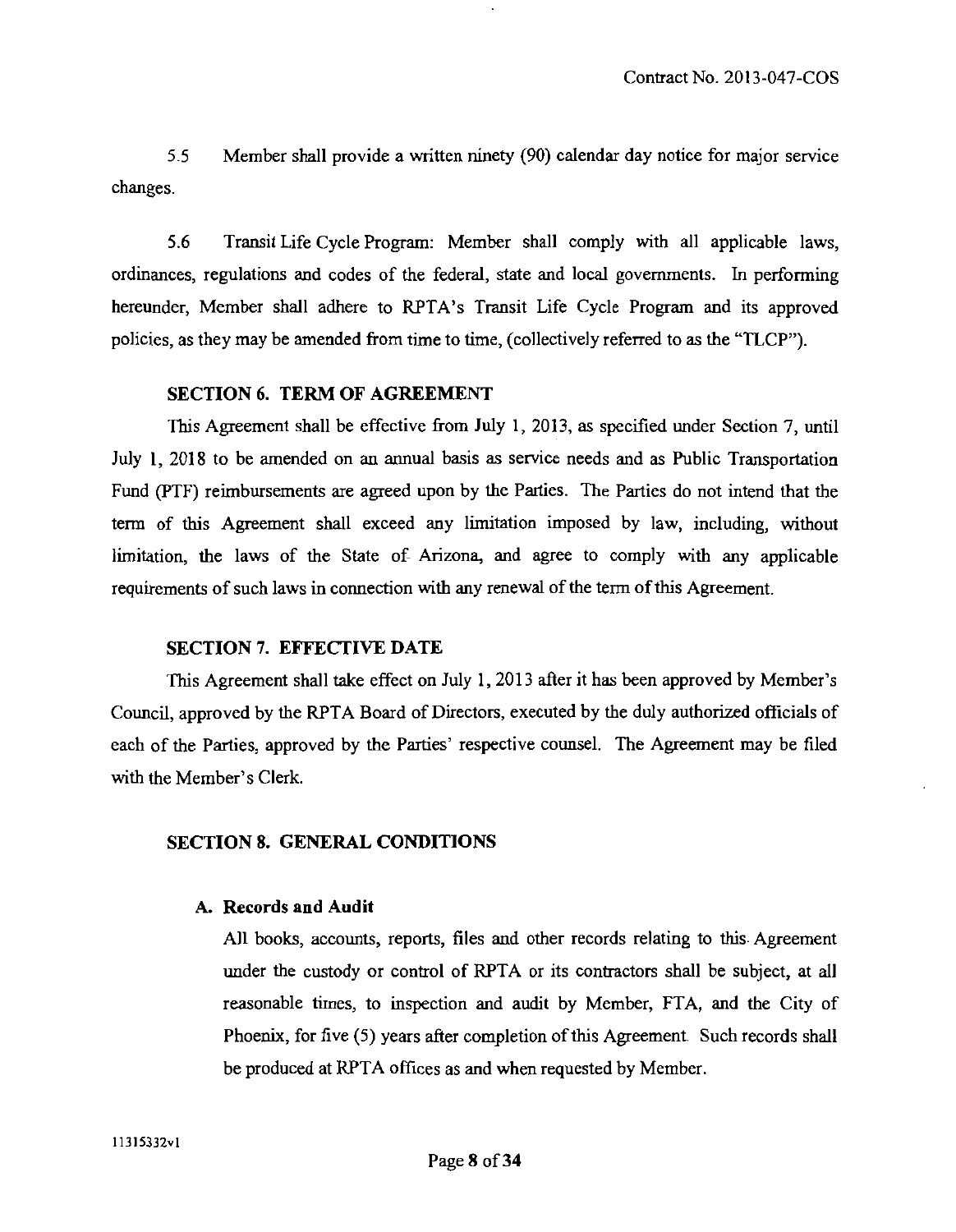#### **B. Covenant Against Contingent Fees**

Both Parties warrant that no person has been employed or retained to solicit or secure this Agreement upon an agreement or understanding for a commission, percentage, brokerage or contingent fee; and that no member of Congress, no member of the Member's Council or the RPTA Board of Directors, and no officer, agent, or employee of the City or RPTA has any interest, financially or otherwise, in this Agreement.

## **C. Alteration in Character of Work**

Minor alterations in the character of work shall be authorized in writing by Member and acknowledged by RPTA by letter.

#### **D. Termination (and/or Changes in Service)**

Member and RPTA hereby agree to full performance of the covenants and obligations contained herein, except that each reserves the right, at its option and sole discretion, to terminate or abandon the service provided for in this Agreement, or any portion thereof

Termination of this Agreement may be at any time and for any reason, with or without cause, upon providing ninety (90) calendar days prior written notice. Termination shall be effected by delivery of a Notice of Termination specifying the extent to which performance of work under the Agreement is terminated, and the date upon which such termination becomes effective.

Upon termination, RPTA shall calculate actual expenses incurred up to and including the date of tennination and (if termination was at the election of Member) any penalty or costs whatsoever (including, but not limited to, any costs of such tennination as a result of Section 49 U.S.C. 1609 [formerly Section 13(c) of the Federal Transit Act of 1964, as amended] together with any penalty or costs imposed by other fimding sources and any related labor costs (the total of which is hereinafter referred to as "termination costs"). If Member has paid RPTA sums in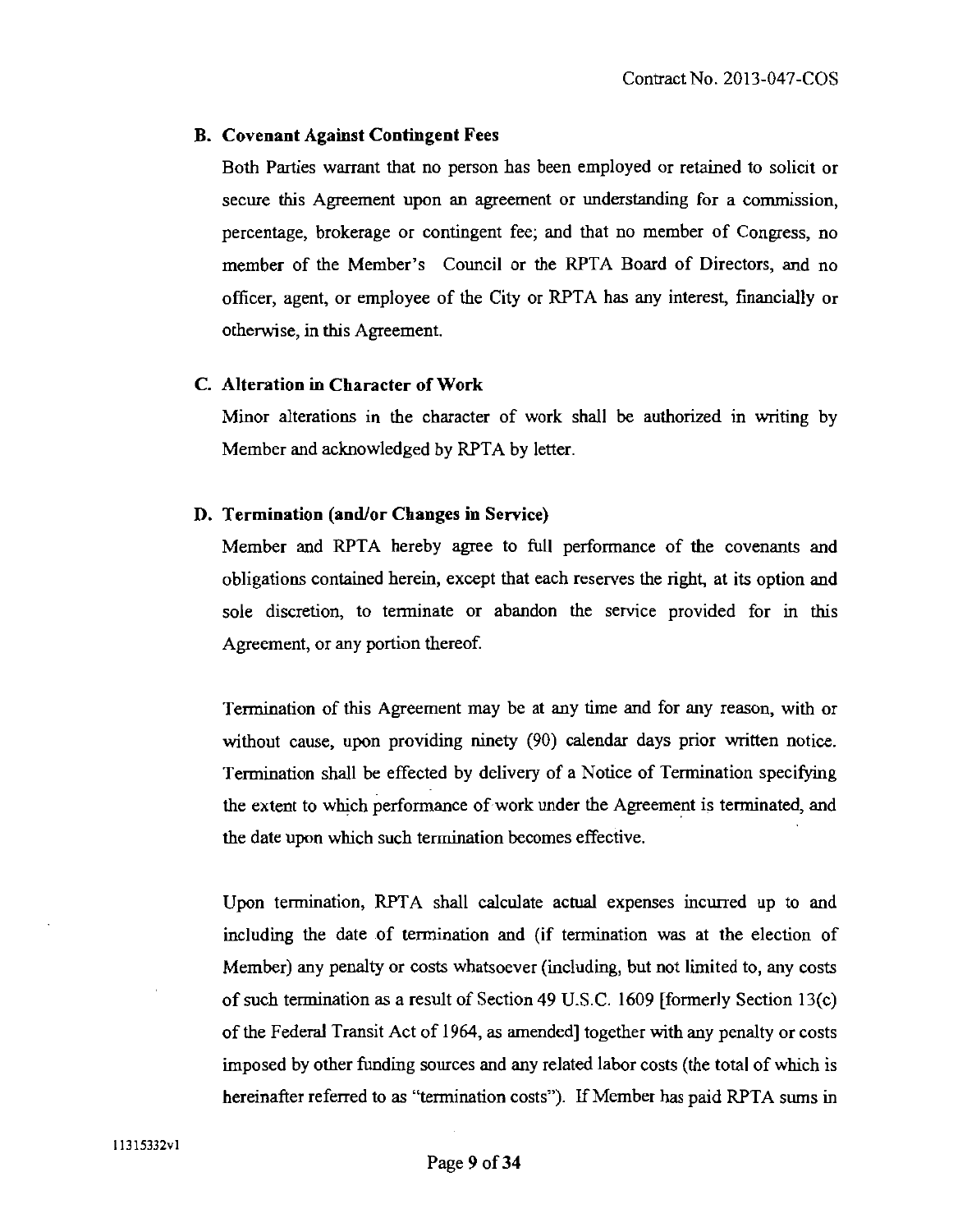excess of the termination costs, RPTA shall refund the excess; if Member has paid RPTA an amount less than the termination costs, then Member shall pay to RPTA an amount equal to the difference between the termination costs and the amount that Member already has paid under this Agreement. Upon termination of this Agreement, all property used in connection with this Agreement will be promptiy returned to the Party holding title thereto. Final payment shall be made within sixty (60) calendar days after the date termination becomes effective.

#### **SECTION 9. ADDITIONAL WORK**

This Section is intentionally left blank.

#### **SECTION 10. AGREEMENT NON-ASSIGNABLE**

RPTA may not assign or otherwise transfer any of its rights or obligations hereunder to a third Party without the express prior written consent of Member, which may be granted or withheld by Member in its sole and absolute discretion. Any assignment or transfer without such prior written consent shall be void.

#### **SECTION 11. INDEMNIFICATION**

Except for claims arising solely and exclusively from the negligent or willful acts or omissions of Member, its officers, officials, agents or employees (hereinafter refened to as "Indemnitee"), RPTA shall indenmify, defend, save .and hold the Indenmitee harmless from and against any and all claims, actions, liabilities, damages, losses, expenses and costs (including court costs, attorneys' fees and costs of claim processing, primary loss investigation and litigation) (hereinafter refened to as "Claims") for bodily injury or personal injury (including death), loss or damage to tangible property and economic or financial loss of any character or any nature: (1) arising under this Agreement, or (2) caused, or alleged to be caused, in whole or in part, by the negligent or willful acts or omissions of RPTA or any of its owners, officers. directors, agents, contractor or employees, including employees from the Member assigned to work full time for RPTA.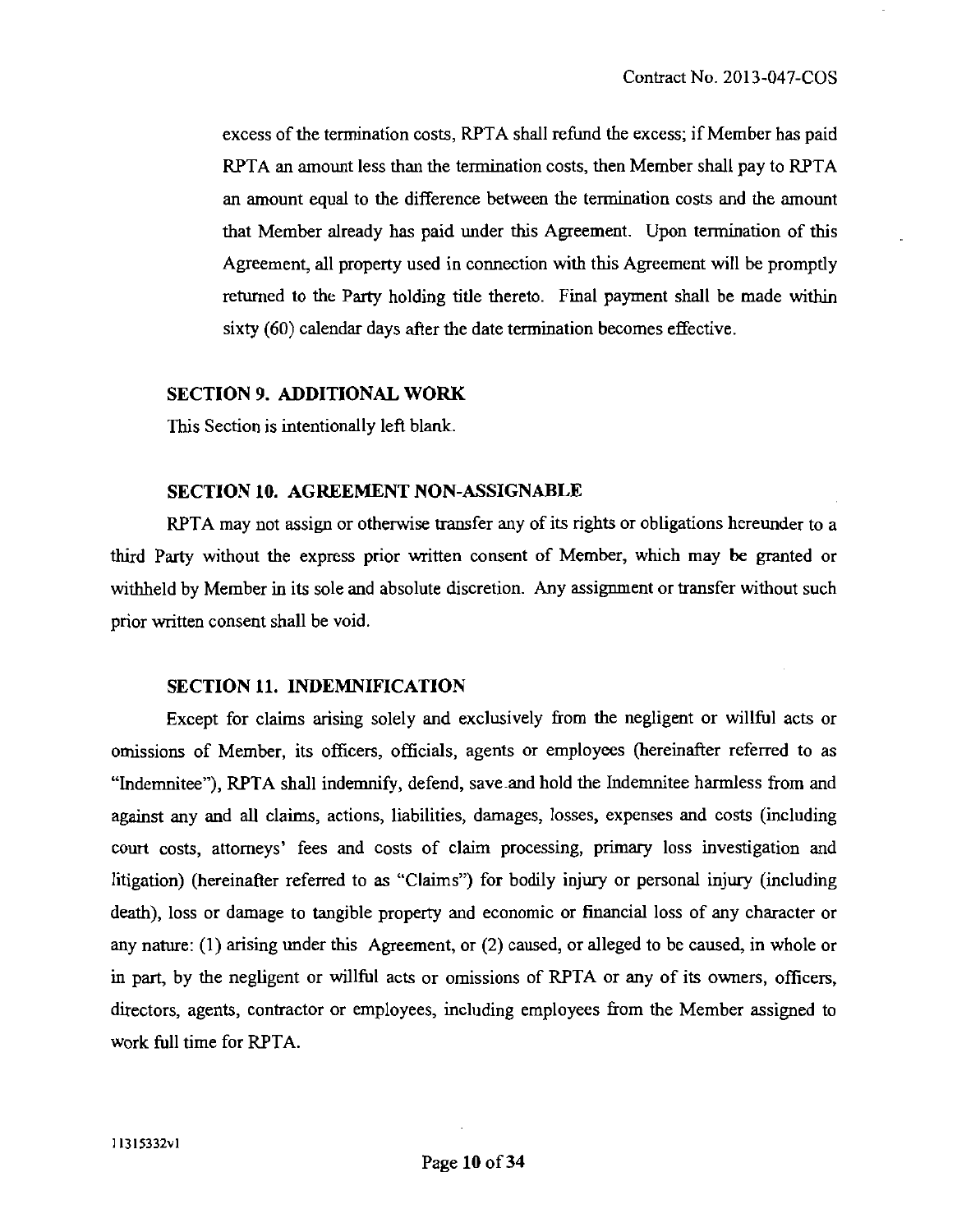It is the specific intent of the Parties to this contract that the Indemnitee shall, in all instances except for loss or damage resulting from the sole and exclusive negligence of the Indemnitee, be indemnified against all liability, loss or damage of any nature whatever for or on account of any injuries to or the death of any person or damages to or the destruction of property belonging to any person, or for economic or financial losses arising out of or in any way connected with the performance of this Agreement.

It is agreed that RPTA will be responsible for primary loss investigation, defense and judgment costs.

#### **SECTION 12. INSURANCE**

RPTA will maintain in force the insurance program approved the by RPTA Board of Directors and included in RPTA's fiscal year budgets.

## **SECTION 13. DEFAULT**

Either Party shall be deemed in default under this Agreement upon the failure of such Party to observe or perform any material covenant, condition or agreement on its part to be observed or performed hereunder, and the continuance of such failure for a period of thirty (30) days after written notice by the other Party, as required herein. Such notice shall specify the failure and request it be remedied, unless the Party giving notice agrees in writing to an extension of the time period prior to its expiration; However, if the failure stated in the notice cannot be conected within the applicable period, it will not give rise to a default hereunder if conective action is instituted within the applicable period and diligently pursued until the failure is corrected. In the event of a default hereunder, the non-defaulting Party may have a breach of contract claim and remedy against the other in addition to any remedy provided.or permitted by law; provided, however, that no remedy that would have the affect of amending any provisions of this Agreement shall become effective without the formal amendment of this Agreement.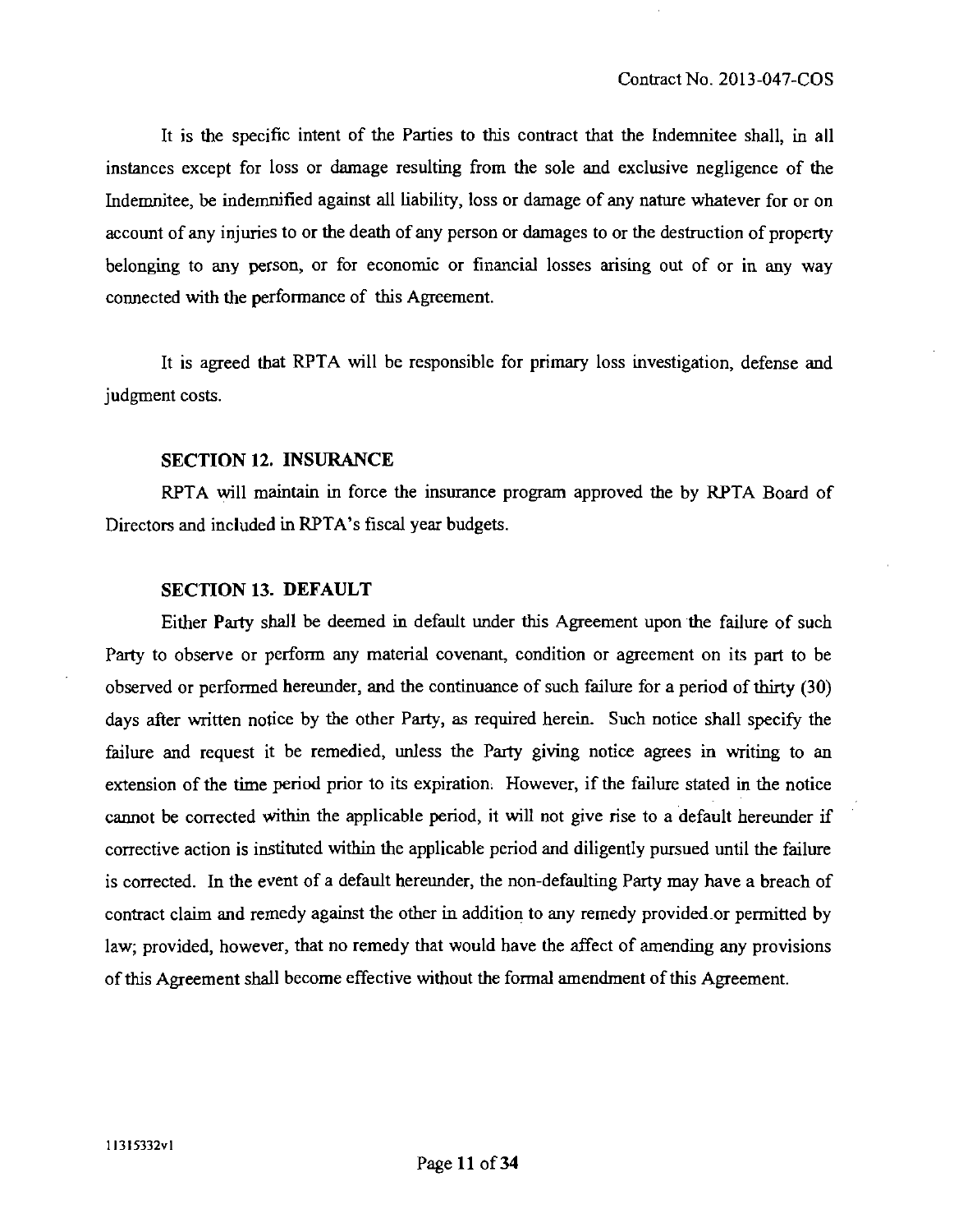#### **SECTION 14. NOTICE**

Any notice, consent or other communication ("Notice") required or permitted under this Agreement shall be in writing and either delivered in person, sent by email as PDF or a facsimile transmission, deposited in the United States mail, postage paid, registered or certified mail, retum receipt requested, or deposited with any commercial air courier or express service addresses as follows:

If intended for RPTA:

Regional Public Transportation Authority Attention: General Counsel 101 N. 1"\* Avenue, Suite 1300 Phoenix, AZ 85003

ff intended for Member: Scottsdale, Arizona Office of the Mayor 3939 N. Drinkwater Blvd. Scottsdale, Arizona 85251

and to:

Member's Public Transit Department Madeline Clemann Contract Administrator/Transit Supervisor 7447 E. Indian School Rd., Suite 205 Scottsdale, Arizona 85251

Notice shall be deemed received at the time it is personally served or, on the day it is sent by facsimile transmission, on the second day after its deposit with any commercial air courier or express service, or if mailed, ten (10) days after the notice is deposited in the United States mail. 11315332V1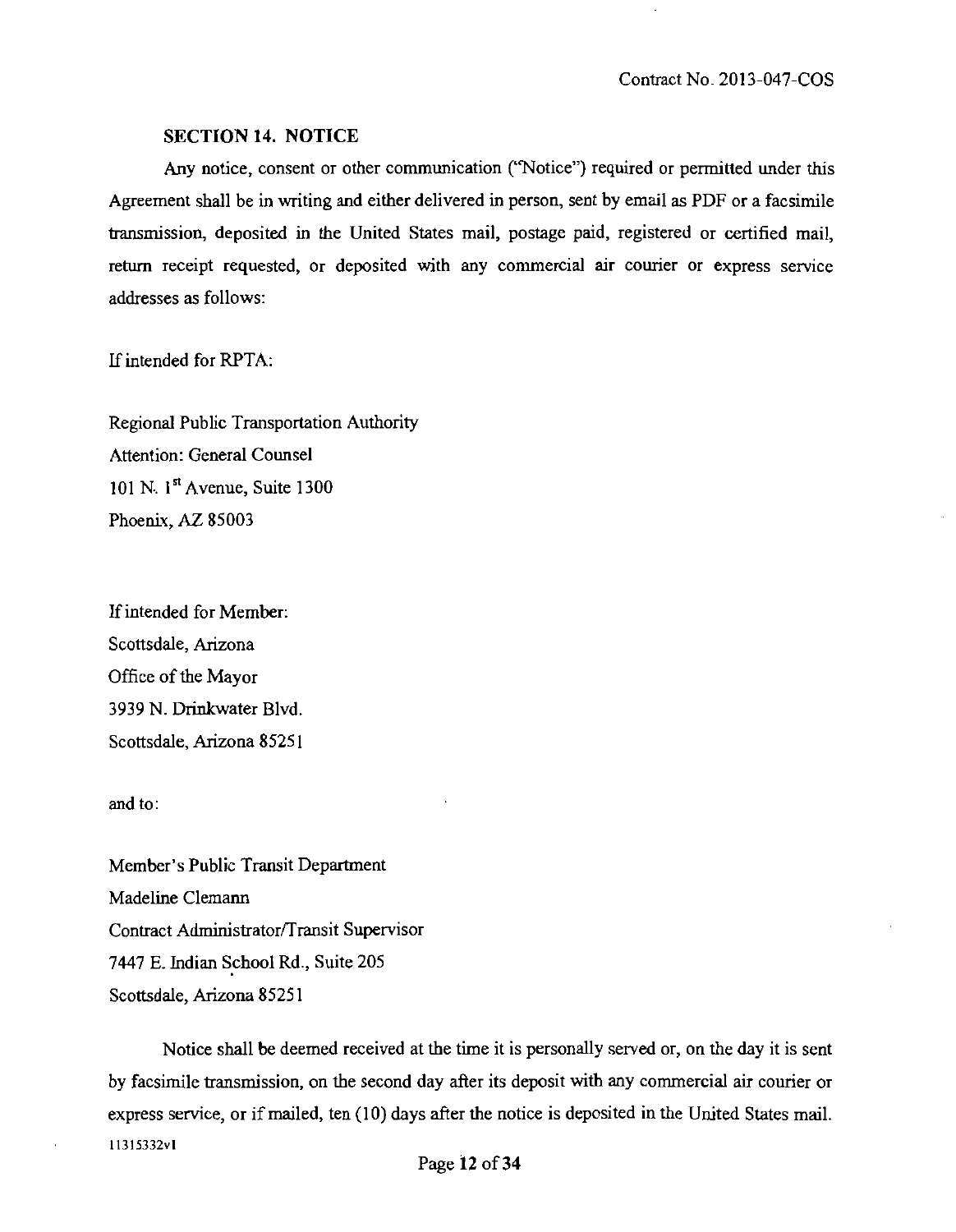Any time period stated in a Notice shall be computed from the time the Notice is deemed received. Either Party may change its mailing address, FAX number or the person to receive notice by notifying the other Party as provided in this Section.

Notice sent by facsimile transmission shall also be sent by regular mail to the recipient at the above address. The requirement for duplicate notice is not intended to change the effective date of the Notice sent by facsimile transmission.

#### **SECTION 15. AMENDMENT**

This Agreement may be modified or amended only by a written document executed by both RPTA and Member, approved as to form by the Member's Attomey, and may be filed with the Member's Clerk. Such document shall expressly state that it is intended by the Parties to amend specifically identified terms and conditions of this Agreement.

## **SECTION 16. INTEGRATION**

This Agreement represents the entire agreement of the parties with respect to the subject matter hereof, and all prior agreements entered into with respect to the subject matter hereof are revoked and superseded by this Agreement, and no representations, wananties, inducements or oral agreements have been made by any of the parties except as expressly set forth herein, or in other contemporaneous written agreements. This Agreement may not be changed, modified or rescinded except in writing, signed by all parties hereto, and any attempt at oral modification of this Agreement shall be void and of no effect.

#### **SECTION 17. APPLICABLE LAW AND LITIGATION**

This Agreement shall be govemed by, and construed in accordance with, the laws of the State of Arizona. Any and all litigation between the Parties arising from this Agreement shall be litigated solely in the appropriate state court located in Maricopa County, Arizona.

#### **SECTION 18. NON-WAIVER**

No covenant or condition of this Agreement may be waived by any Party, unless done so in writing. Forbearance or indulgence by any Party in any regard whatsoever shall not constitute a waiver of the covenants or conditions to be performed by the other.

11315332vl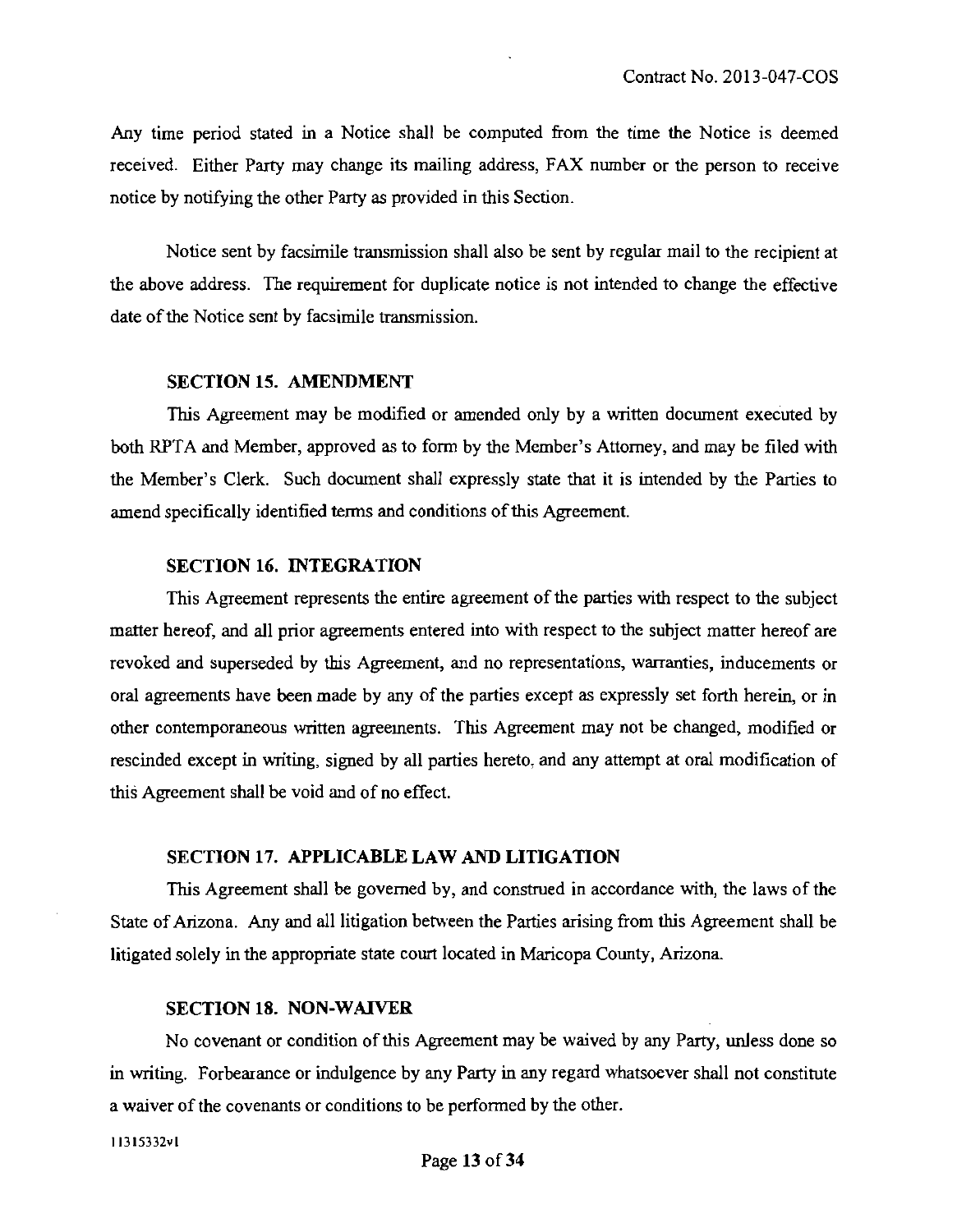#### **SECTION 19. SEVERABILITY**

Any provision of this Agreement that is prohibited or unenforceable under the laws of the State of Arizona shall be ineffective to the extent of such prohibition or unenforceability without invalidating the remaining provisions hereof.

#### **SECTION 20. BENEFIT AND BINDING EFFECT**

The terms and provisions of this Agreement shall inure to the benefit of and are binding on RPTA and Member and their respective successors and permitted assigns.

#### **SECTION 21. SURVIVAL**

The indemnifications and limitations on liability provided in this Agreement shall have full force and effect notwithstanding any other provisions of this Agreement and shall survive any termination or expiration thereof.

#### **SECTION 22. FURTHER ASSURANCES**

The Parties hereto shall execute such other documents and take such other actions as may be reasonably necessary or proper to achieve the intent and purposes hereof

## **SECTION 23. CONFLICTS OF INTEREST**

All Parties hereto acknowledge that this Agreement is subject to cancellation pursuant to the provisions of Section 38-511, Arizona Revised Statutes.

#### **SECTION 24. CONSTRUCTION AND INTERPRETATION OF AGREEMENT**

This Agreement, and each of its provisions, exhibits, terms and conditions, has been reached through negotiations between the Parties. Accordingly, each of the Parties expressly acknowledges and agrees that this Agreement shall not be deemed to have been authored, prepared or drafted by any particular Party, and that the rule of construction that resolves ambiguities against the drafting party shall not be employed in the interpretation of this Agreement.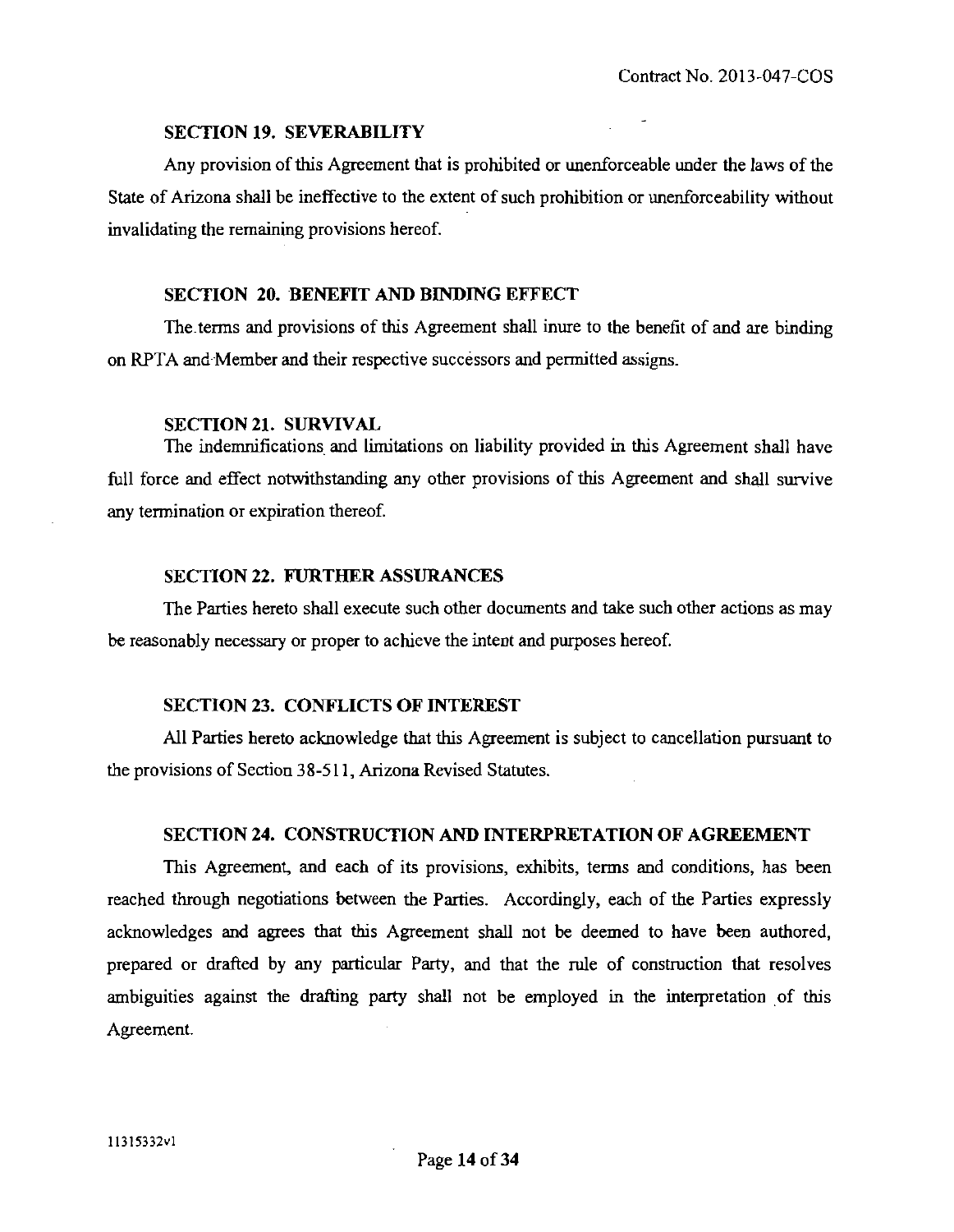#### **SECTION 25. THIRD-PARTY BENEFICIARIES**

This Agreement is intended to benefit the corporate and municipal interests of RPTA and Member alone, and no other person shall claim any implied right, benefit or interest in such services. The Parties do not intend to create rights in or remedies to any third party as a beneficiary of this Agreement or of any duty, covenant, obligation or undertaking established under this Agreement.

#### **SECTION 26. POLICE POWER**

The Parties acknowledge the right vested in Member pursuant to general law to exercise its police power for the protection of the health, safety and welfare of its constiments and their properties. Nothing in this Agreement shall be construed as precluding Member from exercising such powers in connection with the subject matter hereof.

#### **SECTION 27.**

# **A. COMPLIANCE WITH THE IMMIGRATION REFORM AND CONTROL ACT of 1986 (IRCA) and with A.RS. § 23-211 - § 23-214.**

RPTA understands and acknowledges the applicability of IRCA and of § 23-211 through § 23-214, Arizona Revised Stattites (A.R.S.), to it. RPTA shall comply with IRCA and with A.R.S.  $\S$  23-211 through  $\S$  23-214 in performing under this Agreement. To ensure that RPTA and its subcontractors comply with the provisions of this Section, Member shall have the right to inspect the personnel" and related records and papers of RPTA and of its subcontractors pertaining to individuals performing work under this Agreement.

Further, Member is prohibited by A.R.S.  $\S$  41-4401 from awarding an Agreement to any contractor who fails, or whose subcontractors fail, to comply with A.R.S.  $\S 23-214(A)$ . For this reason, RPTA shall ensure that both it and each of its subcontractors are in compliance with the requirements of A.R.S.  $\S$  23-214(A). In addition, both RPTA and each of RPTA's subcontractors shall warrant their compliance with all federal immigration laws and regulations that relate to their employees and their compliance with A.R.S. § 23-214(A).

A breach of any of the provisions of this Section shall be deemed a material breach of this Agreement and is subject to penalties up to and including termination ofthe Agreement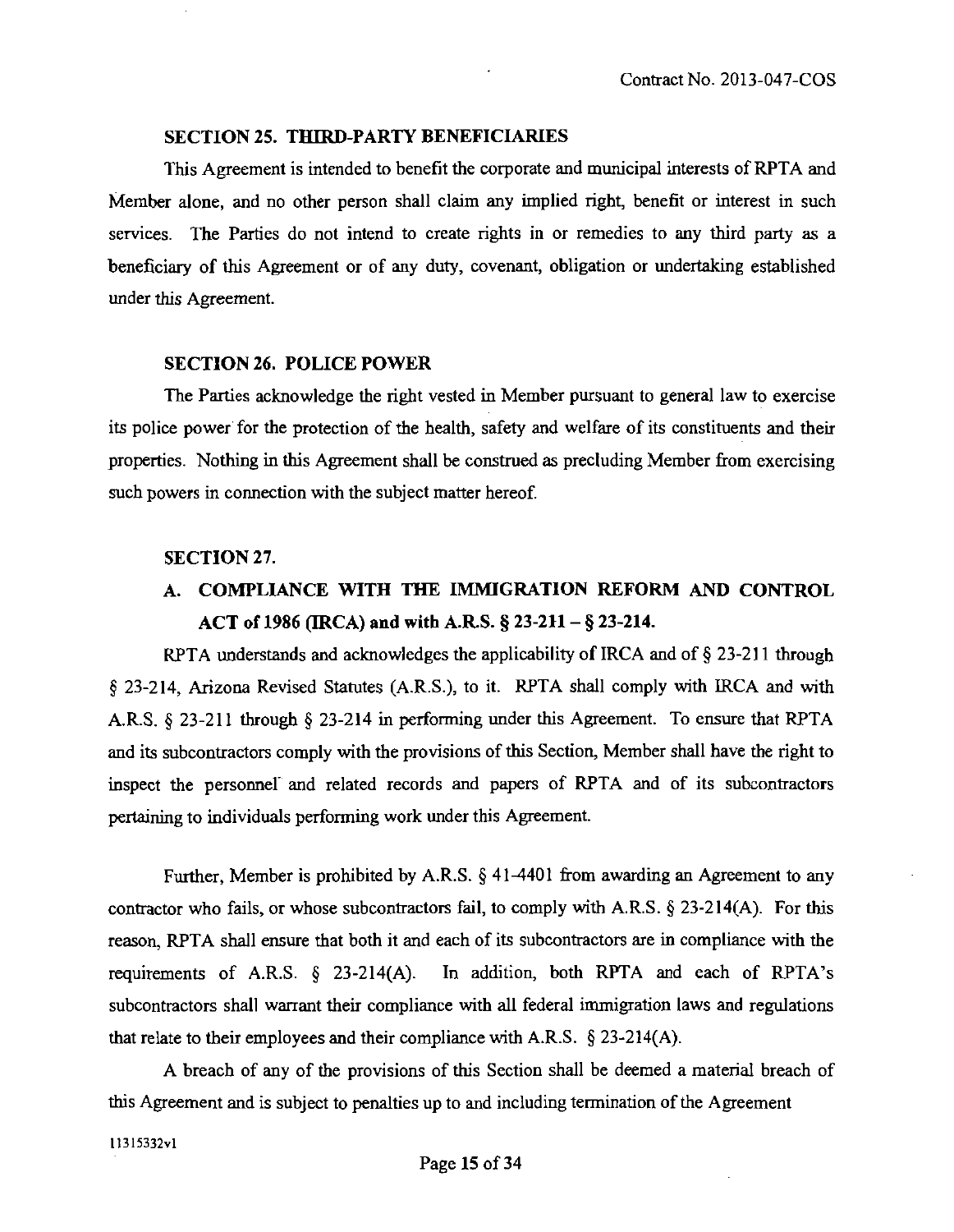B. SUDAN AND IRAN. Pursuant to A.R.S. §§ 35-391.06 and 35-393.06, RPTA certifies that it does not have a scrutinized business operation, as defined in A.R.S. §§ 35-391 and 35-393, in either Sudan or Iran.

## **SECTION 28. COMPLIANCE WITH THE E-VERIFY PROGRAM**

28.1 Warrant of Compliance - Under the provisions of A.R.S. §41-4401, both Parties wanant to the other that each Party will comply with all Federal Immigration laws and regulations that relate to their employees and that each now complies with the E-Verify Program under A.R.S. §23-214(A).

28.2 Breach of Warranty - A breach of this warranty will be considered a material breach of this Agreement and may subject the breaching party to penalties up .to and including termination of this Agreement.

28.3 Right to Inspect - Both Parties retain the legal right to inspect the papers of any employee who works on this Contract or subcontract to ensure compliance with the warranty given above.

28.4 Random Verification - Either Party may conduct a random verification of the employment records of the other to ensure compliance with this warranty.

28.5 Federal Employment Verification Provisions - No Material Breach. A Party will not be considered in material breach of this Agreement if it establishes that it has complied with the employment verification provisions prescribed by 8 USCA § 1324(a) and (b) of the Federal Immigration and Nationality Act and the E-Verify requirements prescribed by A.R.S. §23-  $214(A)$ .

28.6 Inclusion of Article in Other Contracts - The provisions of this Article must be included in any contract either Party enters into with any and all of its contractors or subcontractors who provide services under this Agreement.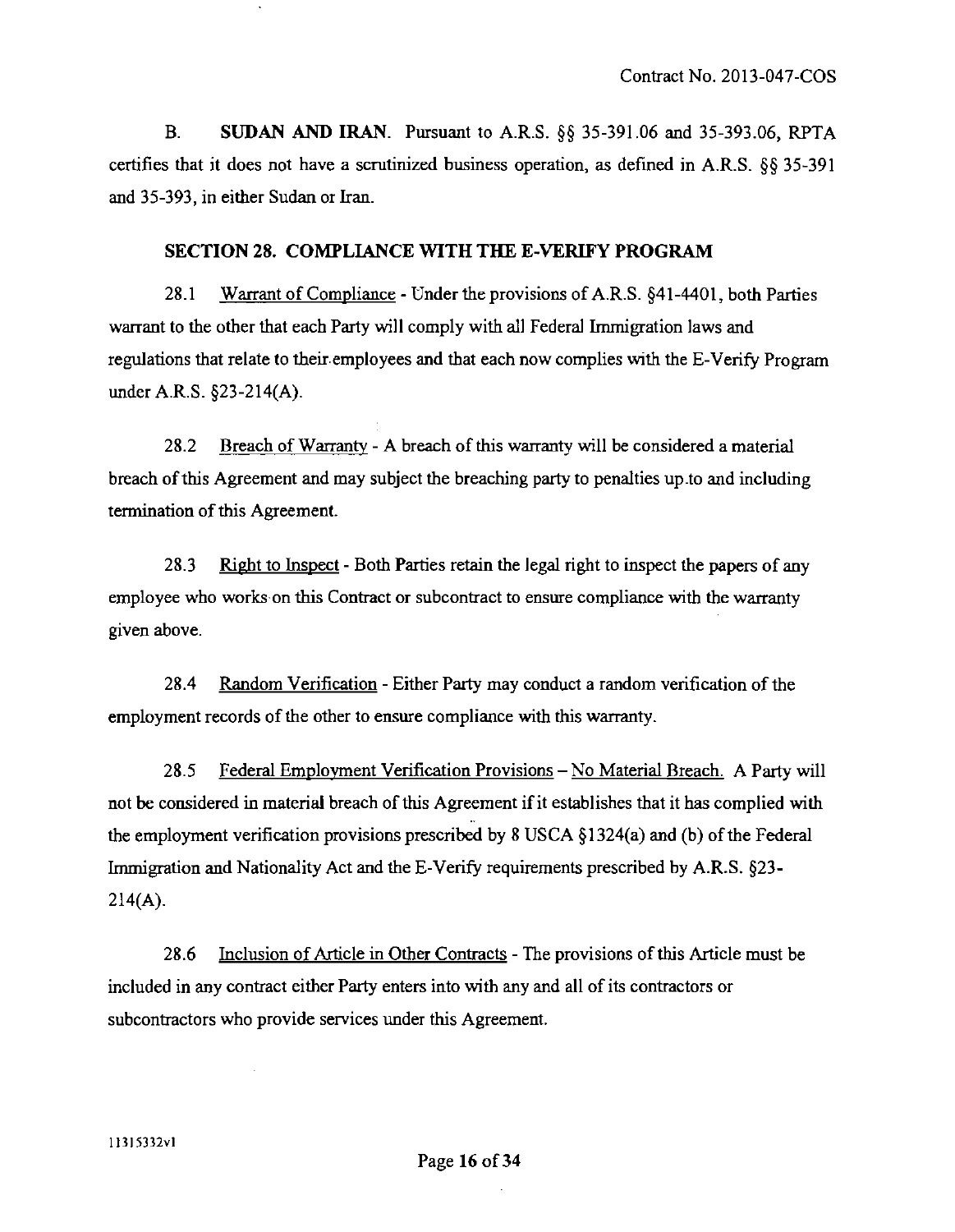## **SECTION 29. CIVIL RIGHTS**

The parties agree that as a condition of this Agreement they will each comply with all applicable civil rights laws and regulations, in accordance with applicable Federal directives, except to the extent that the Federal govemment determines otherwise in writing. These include, but are not limited to, those provisions of Section 12 of the United States of America Department of Transportation Federal Transit Administration Master Agreement, dated October 1, 2009, as may be amended from time to time, which provisions are hereby incorporated by reference.

## **SECTION 30. INCORPORATION OF EXHIBITS**

For each year during the term of this Agreement and in coordination with RPTA's adopted fiscal year budget process. Schedules hereto shall be revised and incorporated into this Agreement and made a part hereof as though fully set forth herein.

| Schedule "A" | Regionally Funded Fixed Route Bus Service (RPTA Funded)                |
|--------------|------------------------------------------------------------------------|
| Schedule "B" | Member Funded Fixed Route Bus Services                                 |
| Schedule "C" | Dial-a-Ride Services                                                   |
| Schedule "D" | Intentionally left blank                                               |
| Schedule "E" | Americans with Disabilities Act (ADA) Public Transportation Fund (PTF) |
| Schedule "F" | Intentionally left blank                                               |
| Schedule "G" | Federal Transit Administration New Freedom                             |
|              |                                                                        |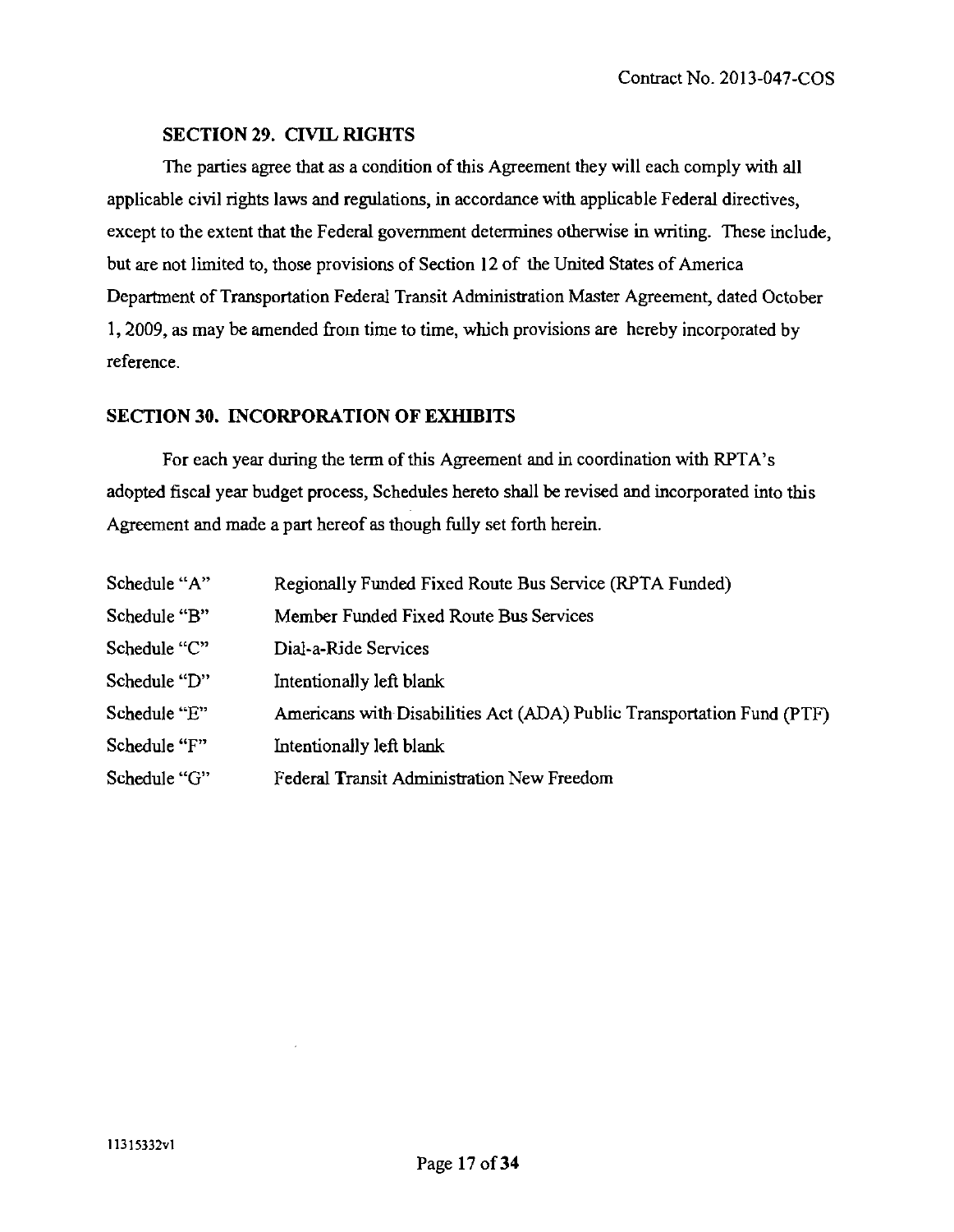IN WITNESS WHEREOF, the Parties have each executed this Agreement as of the date first set forth above.

# **REGIONAL PUBLIC TRANSPORTATION AUTHORITY (RPTA)**

Stephen R. Banta, Chief Executive Officer

By:

APPROVED AS TO FORM:

 $By: _______$ 

Michael J. Ladino

General Counsel

CITY OF SCOTTSDALE, an Arizona municipal corporation

ATTEST:

Carolyn Jagger, City Clerk

W.J. "Jim" Lane, Mayor

APPROVED AS TO FORM:

 $\left| \cdot \right|$   $\left| \cdot \right|$ 

Bruce Washbum, City Attorney By: William Hylen, Assistant City Attomey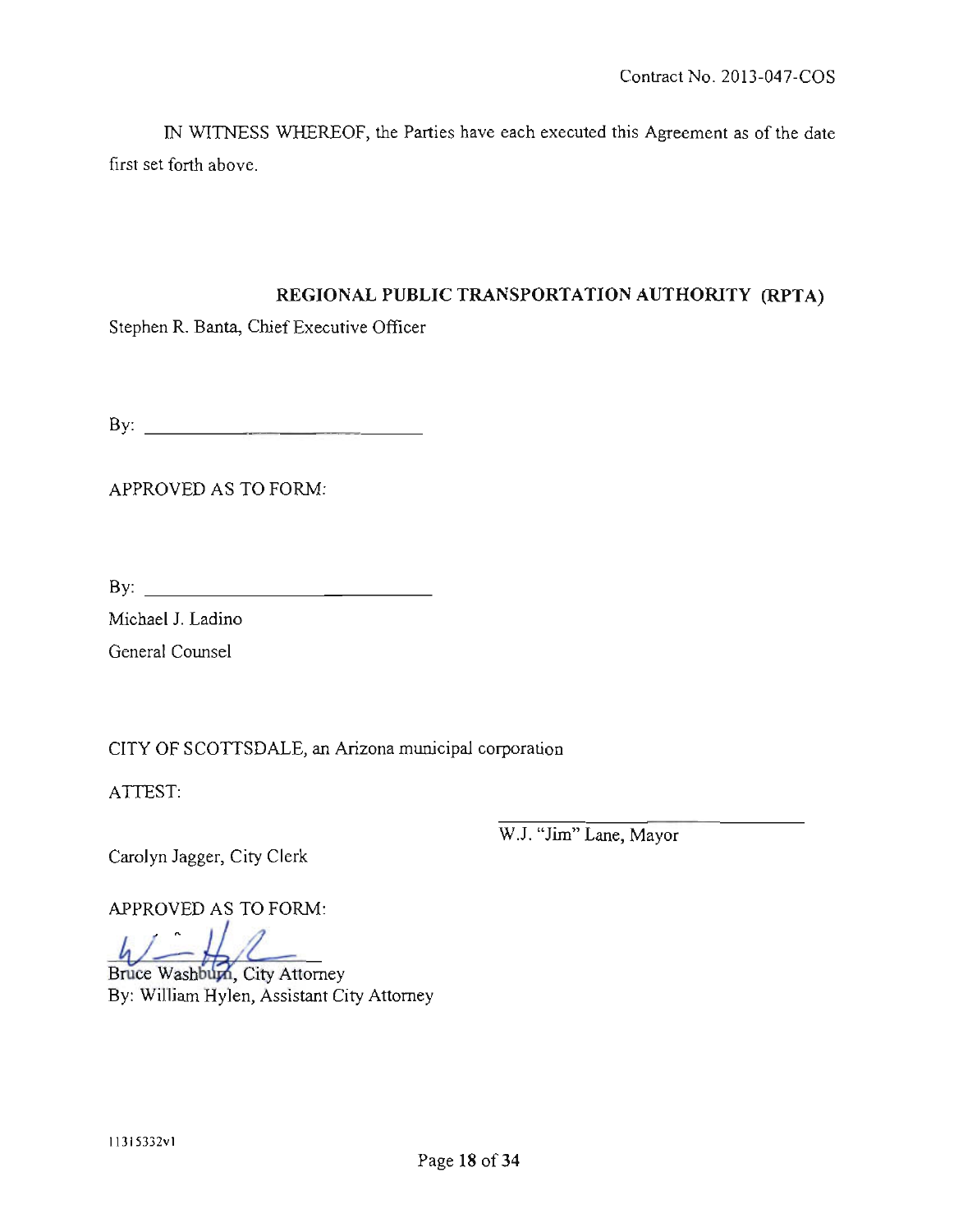# APPROVED AS TO FORM:

By:

Member Attomey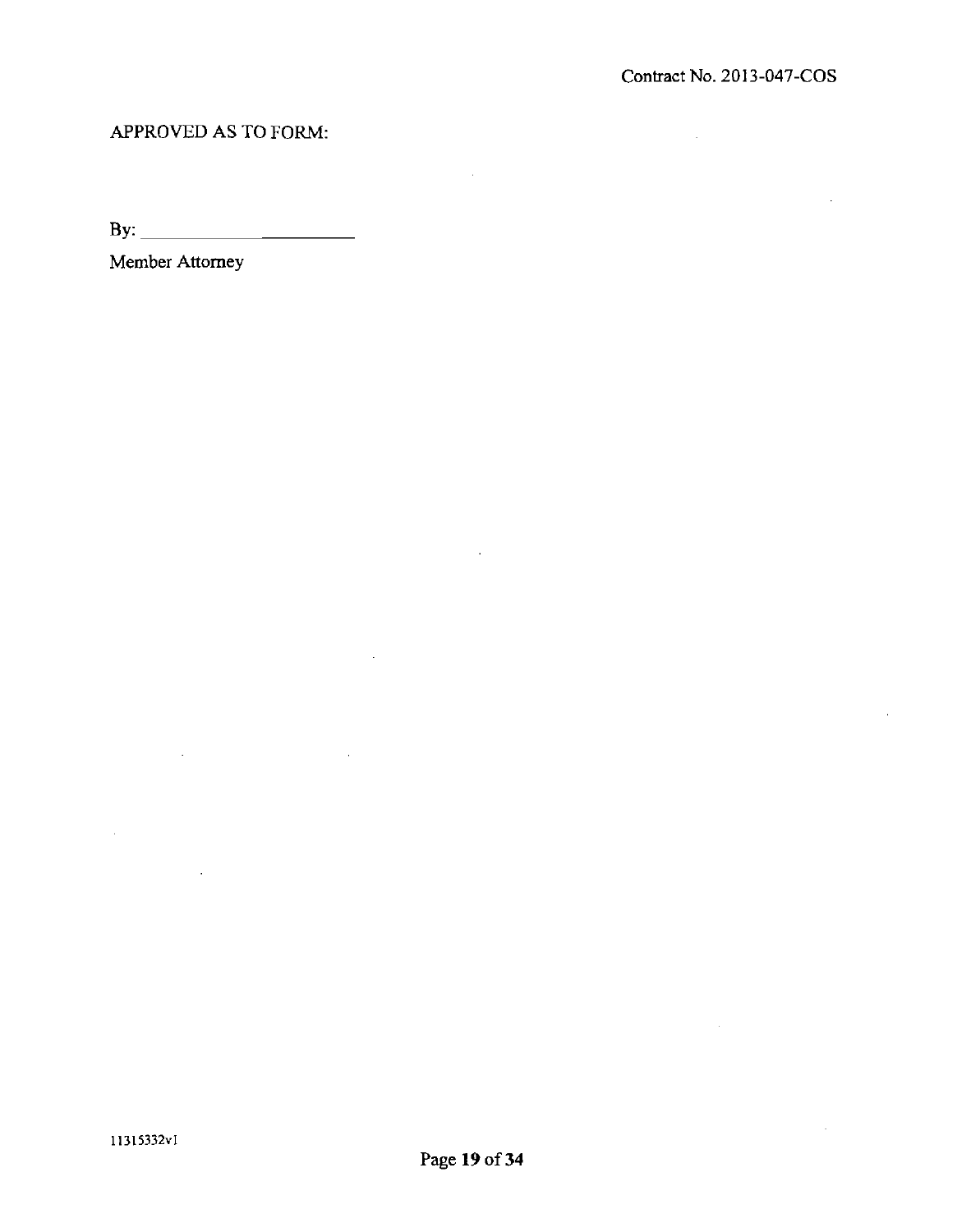# SCHEDULE «A" REGIONALLY FUNDED FIXED ROUTE BUS SERVICE

Sources of Project Operating Budget

1. Regionally Funded Fixed Route Bus Service \$3,596,728.00 (including express)

The above line represents the value of transit service paid for by the RPTA to the benefit of the City of Scottsdale. The calculation to derive this figure is daily revenue miles of service x number of service days x cost per revenue mile of service.

#### RPTA Funded Service in the City of Scottsdale

Fixed Route Estimate

FY 2014

| Route | Garage | City | <b>Funding</b>   | <b>Service</b> | Level       |     |         |           | Days Total Miles Gross Cost FY 14 Fares | PM             | <b>Fuel Credit</b> | Net Cost                                                                                                |
|-------|--------|------|------------------|----------------|-------------|-----|---------|-----------|-----------------------------------------|----------------|--------------------|---------------------------------------------------------------------------------------------------------|
| 72    | Temp   | Scot | <b>RPTA</b>      | Local          | W.          | 250 | 325,410 | 1,967,338 | (385, 873)                              | (182, 772)     | (38, 576)          | 1,360,117                                                                                               |
| 72    | Temp   | Scot | JARC             | Local          | w           | 250 | 22,746  | 137,516   | (26, 972)                               | (12, 776)      | (2,696)            | 95,072                                                                                                  |
| 72    | Temp   | Scot | <b>JARC/RPTA</b> | Local          | w           | 250 | 22,746  | 137,516   | (26, 972)                               | (12.776)       | (2,696)            | 95,072                                                                                                  |
| 81    | Temp   | Scot | <b>RPTA</b>      | Local          | w           | 250 | 116,809 | 706,196   | (100, 858)                              | (65, 608)      | (13, 847)          | 525,883                                                                                                 |
| 511   | Mesa   | Scot | <b>RPTA</b>      | Express        | w           | 250 | 38,630  | 240,881   | (2,348)                                 | (21, 697)      | (4, 579)           | 212,256                                                                                                 |
| 514   | Temp   | Scot | <b>RPTA</b>      | Express        | w           | 250 | 26,883  | 167,631   | (11,740)                                | (15,099)       | (3,187)            | 137,605                                                                                                 |
| 72    | Temp   | Scot | <b>RPTA</b>      | Local          | S           | 52  | 56,671  | 342,620   | (61, 267)                               | (31, 831)      | (6,718)            | 242,805                                                                                                 |
| 81    | Temp   | Scot | <b>RPTA</b>      | Local          | S.          | 52  | 655     | 3,961     | (631)                                   | (368)          | (78)               | 2,884,                                                                                                  |
| 72    | Temp   | Scot | <b>RPTA</b>      | Local          | H           | 63  | 32,441  | 196,127   | (49,319)                                | (18,221)       | (3,846)            | 124,742                                                                                                 |
| 81    | Temp   | Scot | <b>RPTA</b>      | Local          | H           | 63  | 794     | 4,799     | (544)                                   | (446)          | (94)               | 3,715                                                                                                   |
| 17    | First  | Scot | <b>RPTA</b>      | Local          | w           | 250 | 48,279  | 287,781   | (92, 245)                               | See Note       | See Note           | 195,536                                                                                                 |
| 50    | Veolia | Scot | <b>RPTA</b>      | Local          | w           | 250 | 16,500  | 120,886   | (28, 530)                               | -11            | $\mathbf{u}$       | 92,356                                                                                                  |
| 106   | Veolia | Scot | <b>RPTA</b>      | Local          | w           | 250 | 66,375  | 486,293   | (62, 215)                               | 11             | œ                  | 424,078                                                                                                 |
| 17    | First  | Scot | <b>RPTA</b>      | Local          | S           | 52  | 9,050   | 53,942    | (17,291)                                | 11             | $\mathbf{u}$       | 36,651                                                                                                  |
| 50    | Veolia | Scot | <b>RPTA</b>      | Local          | s           | 52  | 634     | 4.648     | (1,097)                                 | $\blacksquare$ | m                  | $\frac{1}{2} \left( \frac{1}{2} \right) \left( \frac{1}{2} \right) \left( \frac{1}{2} \right)$<br>3,551 |
| 17    | First  | Scot | <b>RPTA</b>      | Local          | $\mathbf H$ | 63  | 10,964  | 65,353    | (20, 948)                               | $\mathbf{u}$   | п.                 | 44,405                                                                                                  |

| Subtotals | 795.587 4.923.488 | $(888, 850)$ ; $(361, 593)$ |  | $(76,317)$ 3,596,728 |
|-----------|-------------------|-----------------------------|--|----------------------|
|           |                   |                             |  |                      |
|           |                   |                             |  |                      |

**Service**  $\Delta \sim 10^{-11}$ 

Note: Phoenix operated service has the PM credit in the CPM and the Fuel Credit will be issued separately.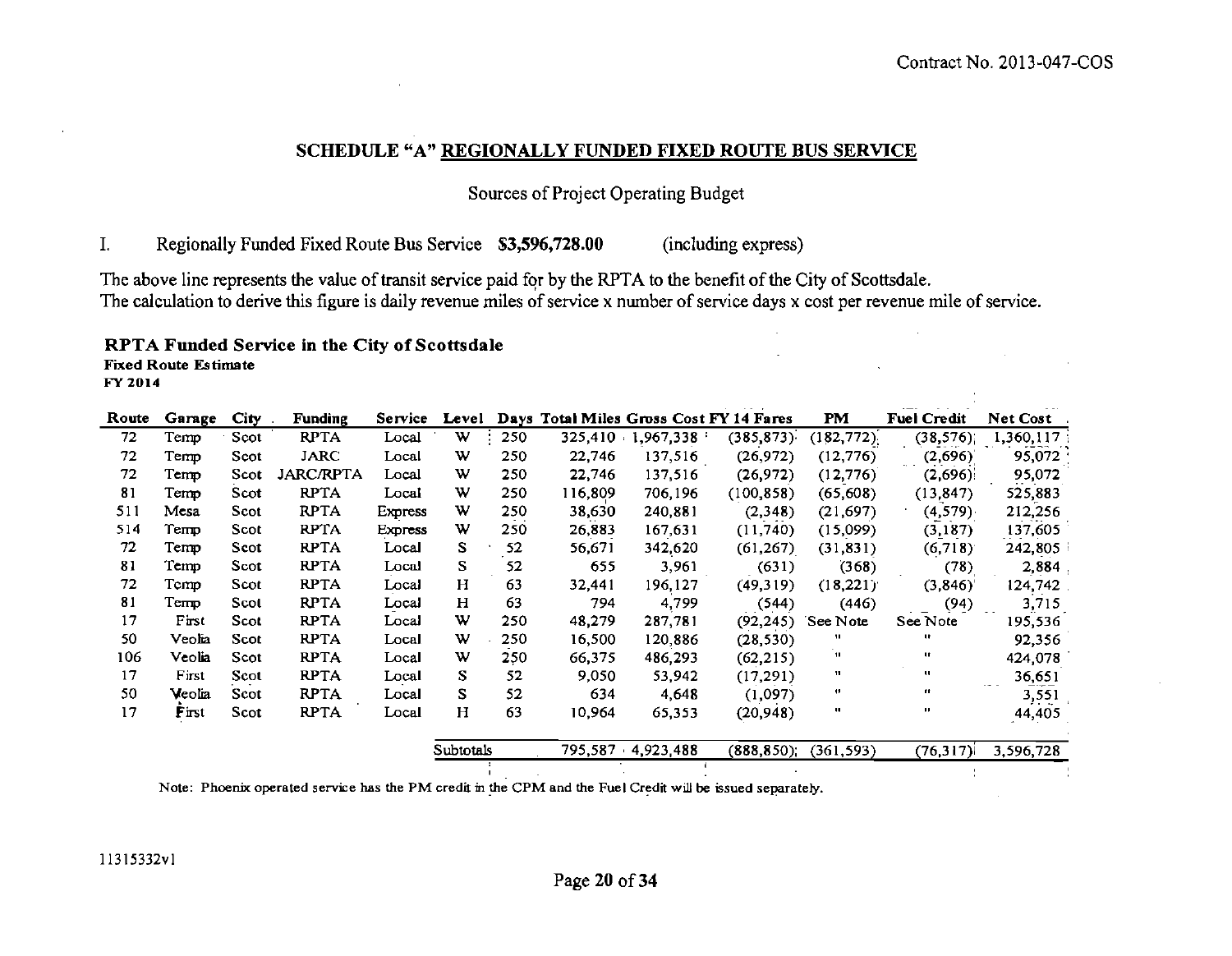# **SCHEDULE "A" - CONTINUED, REGIONALLY FUNDED FIXED ROUTE BUS SERVICES**

Fixed Route Service Specifications: A detailed description of CITY and Regionally Funded Transit Services covered by the agreement, including:

- a street by street description of routes;
- times of operations;
- route name and number;
- frequency;
- days of operation;
- first and last trip times;
- connections with other routes;
- timing points;
- boarding and alighting policies;
- estimates of revenue hours and miles weekly; and hours.

The following routes are funded in whole or in part by the City of Scottsdale and/or RPTA pursuant to this Agreement.

#### **Routes**

|     | Routesy Land Street Funding Machine Routes Coperated By |             |
|-----|---------------------------------------------------------|-------------|
| 50  | Phoenix, Scottsdale, RPTA                               | Phoenix     |
| 72  | <b>RPTA</b>                                             | Tempe       |
| 81  | Scottsdale, Tempe, RPTA                                 | Tempe       |
| 106 | Glendale, Phoenix, Scottsdale,<br><b>RPTA</b>           | Phoenix     |
| 511 | <b>RPTA</b>                                             | <b>RPTA</b> |
| 514 | <b>RPTA</b>                                             | Tempe       |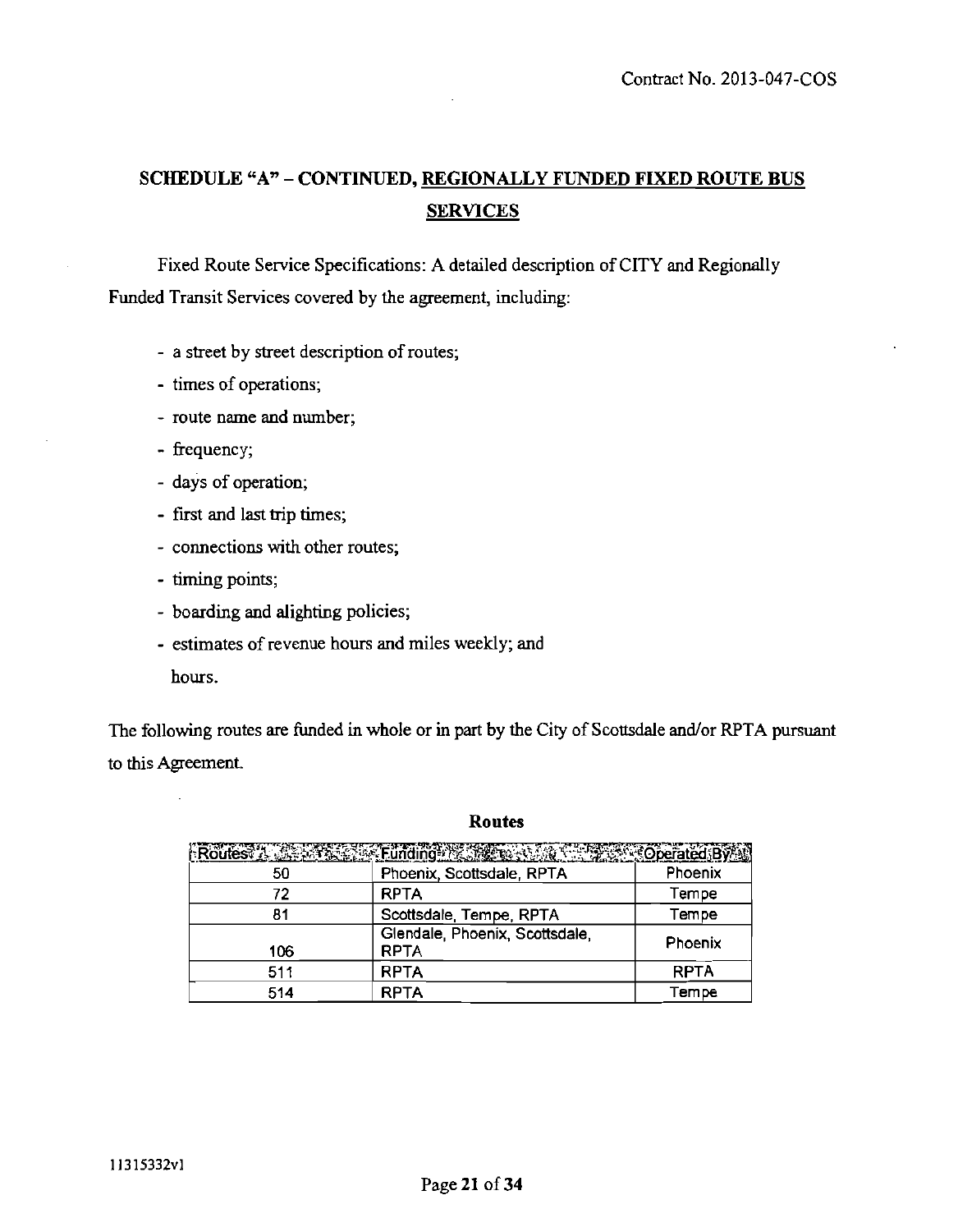and the second contract of the second second second second second second second second second second second second second second second second second second second second second second second second second second second se and the company of the company of

## **SCHEDULE "B" - MEMBER FUNDED FIXED ROUTE BUS SERVICES**

For the period July 1, 2013 to June 30, 2014 the City of Scottsdale will pay the Regional Public Transportation Authority \$919,526.00 for bus service on Route 81 in the City of Scottsdale.

Payments made by the CITY to RPTA for operation of Bus Routes depicted in Schedule B shall consist of twelve (12) monthly installments of \$76,627.17 commencing July 1, 2013 and shall become due within thirty (30) days of receiving an invoice from the RPTA.

 $\mathbb{R}^2$ 

**City of Scottsdale Funded Service Fixed Route Estimate FY2014** 

|    |      |                            |            |    |         | Route Garage City Funding Service Level: Days Total Miles Gross Cost FY 14 Fares PM Fuel Credit Net Cost |                       |                                       |         |
|----|------|----------------------------|------------|----|---------|----------------------------------------------------------------------------------------------------------|-----------------------|---------------------------------------|---------|
| 81 |      | Temp Scot Scot Local W 250 |            |    | 147,684 | 892,857                                                                                                  |                       | $(127,516)$ $(82,949)$ ; $(17,507)$ ; | 664,884 |
| 81 | Temp | Scot Scot Local S          |            | 52 | 25,282  | 152,850                                                                                                  | $(24,351)$ $(14,200)$ | (2,997)                               | 111,301 |
| 81 | Temp | Scot Scot Local            | $_{\rm H}$ | 63 | 30,630  | 185,183                                                                                                  | $(21,008)$ $(17,204)$ | (3,631)                               | 143,340 |
|    |      |                            |            |    |         |                                                                                                          |                       |                                       |         |
|    |      |                            | Subtotals  |    | 203,597 | 1,230,890                                                                                                |                       | $(172,875)$ $(114,354)$ $(24,135)$    | 919,526 |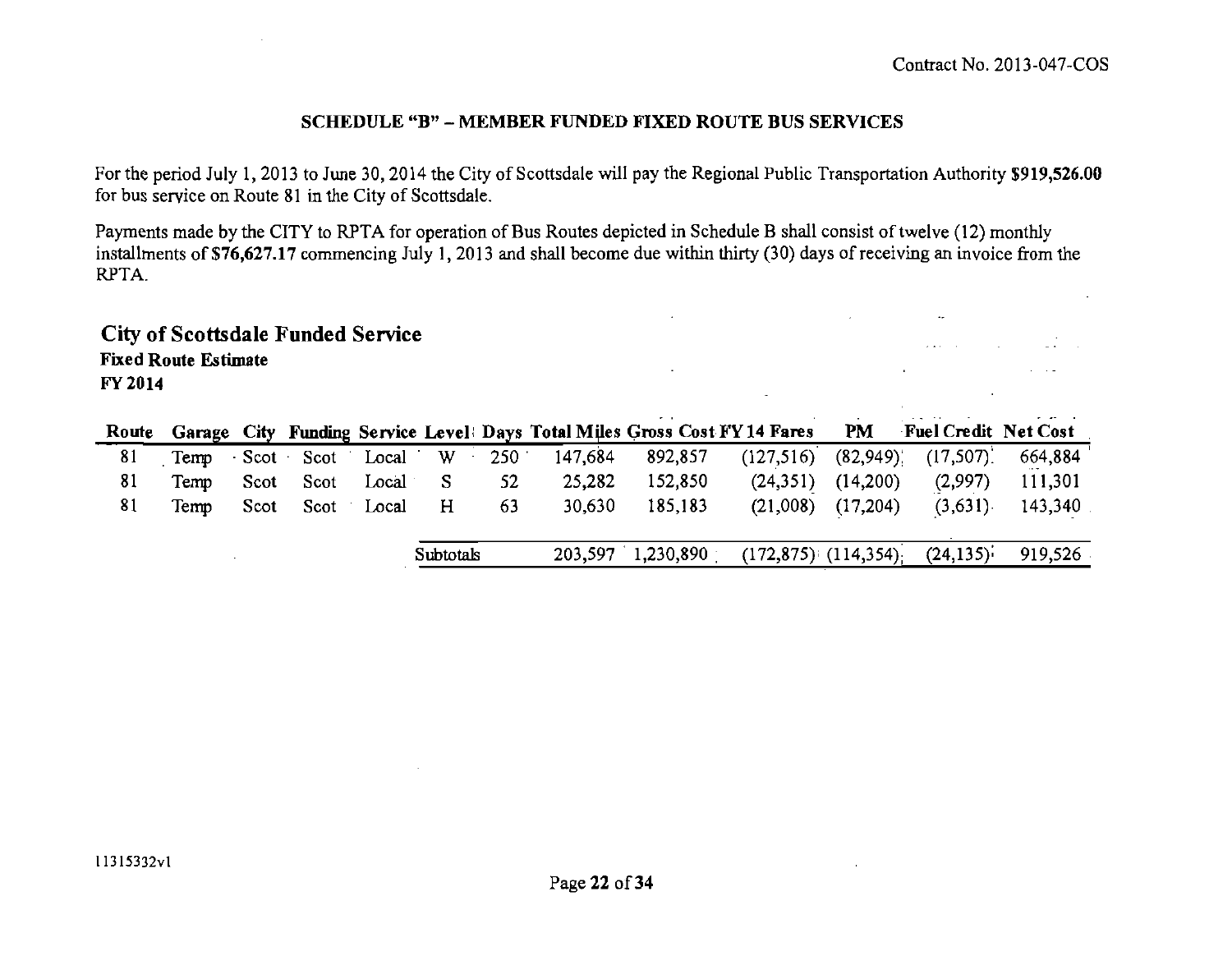## **SCHEDULE "C" - DIAL-A-RIDE SERVICES**

#### **I. Sources of Project Operating Budget:**

#### **FY 2013-2014**

For the period July 1, 2013 through June 30, 2014, the City of Scottsdale will pay RPTA an estimated amount of \$152,000 for provision of Dial A Ride Services. Payments will be made monthly based on total revenue miles traveled by Member and Non-Member residents and other costs, less fare revenue as described below. The cost per revenue mile charged to the Member and other costs are established by the contract between the RPTA and the Service Broker. Member shall pay RPTA in twelve (12) monthly installments of \$12,666,67, which shall become due within thirty (30) calendar days after the receipt of an invoice from RPTA.

Expenses for Dial-a-Ride Services under this Agreement are allocated to jurisdictions that are part of the EVDAR System (Member Jurisdictions) based upon the number of vehicle revenue miles (VRM) projected to be provided to the Member Jurisdiction's passengers based on residency status. VRM shall be allocated based upon the actual number of miles utilized in the following manner: If a passenger is a resident of a Member Jurisdiction, the expense for the passenger's transportation (within the EVDAR system) shall be charged to the Member Jurisdiction for which the passenger is a resident regardless of where the trip originated or terminated. If a passenger is a non-resident of the Member Jurisdictions, the expense for the passenger's transportation (within the EVDAR system) shall be allocated to the jurisdiction based on the (VRM) in each Member Jurisdiction; and the non-resident passenger will be transported to the closest transfer location in the City of Phoenix when leaving the EVDAR Service Area.

NOTE: Under the brokerage model, vehicle revenue miles will be the shortest travel distance between the origin and destination as determined by the demand response software. There is no deadhead.

The goal of the Dial-a-Ride (DAR) is to enhance the mobility of senior citizens and persons with disabilities living in the cities and the Towns. The DAR provides a sub-regional Dial-a-Ride program in the Tempe, Mesa, Scottsdale, Chandler and Gilbert that will coordinate with the existing service in Phoenix.

The goal of East Valley Dial-a-Ride (EVDAR) Project is to enhance the mobility of senior citizens and persons with disabilities living in the cities of Chandler, Mesa, Tempe, Scottsdale, the Town of Gilbert and neighboring communities. The project provides a joint Diala-Ride program in Chandler, Mesa, Gilbert, Tempe and Scottsdale that will coordinate with the existing service in Phoenix.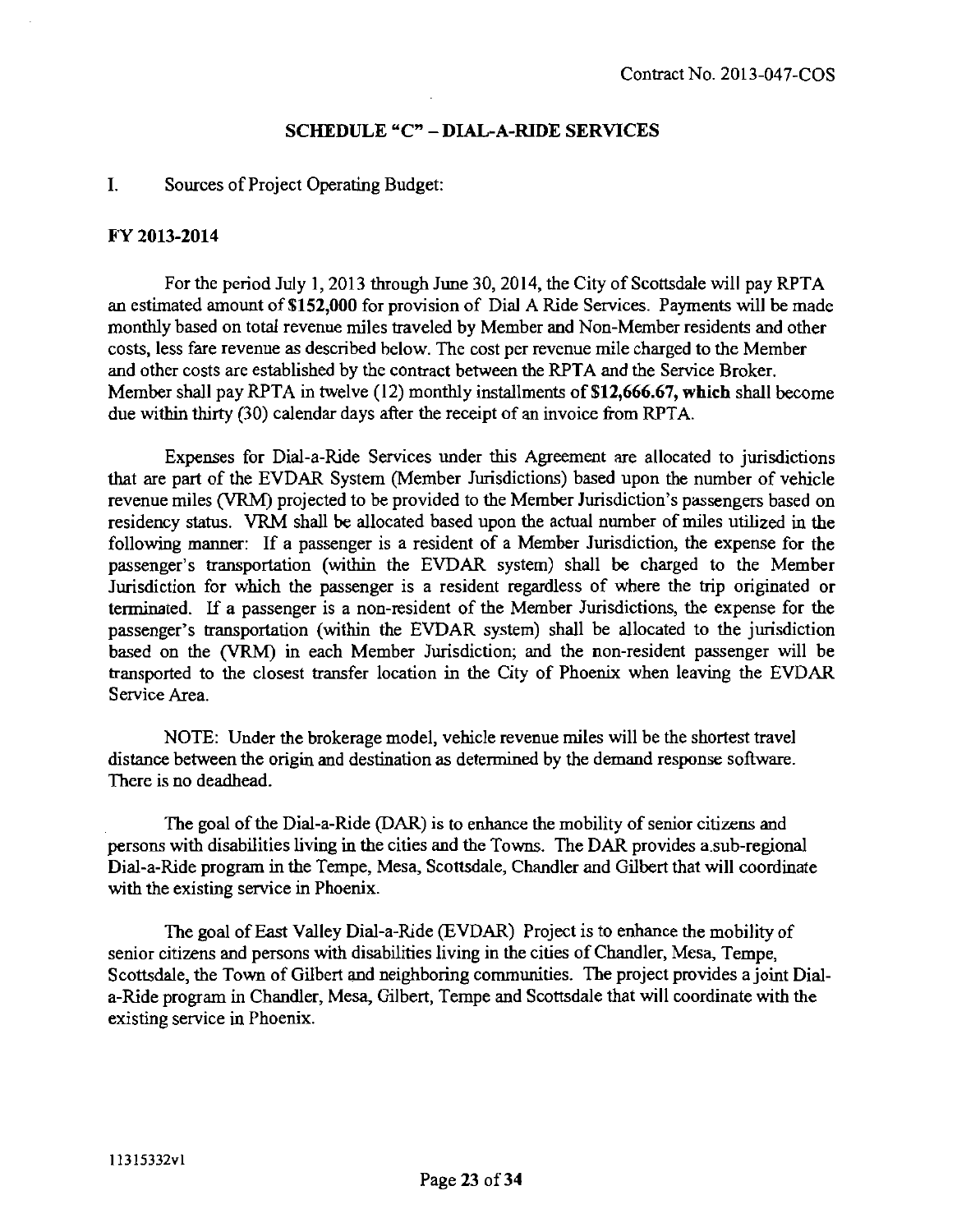# **SCHEDULE "C" - DIAL A RIDE SERVICES - Continued**

The program is designed to meet the performance criteria established by the Federal Transit Administration (FTA) Section 504 Program and the Americans with Disabilities Act (ADA) of 1990. The following is a description of the service:

1. Type of Service:

A reservation based paratransit transportation service with a 45-minute on time window for Non-ADA service at least 95 percent of the time and with a 30 minute on time window for ADA service at least 95 percent of the time. The EVDAR service is provided by a broker that performs 50% of the trips while the remaining 50% are sub-contracted to at least 3 other transportation companies and at least one non-profit. The broker has a fleet of taxi cabs, sedans and other accessible vehicles, the sub-contractors also have cabs, sedans, medical transport and accessible vehicles. The combined fleet is sized to meet all demands ofthe EVDAR.

2. Eligibility Criteria/Certification:

This service is available for use by persons with disabilities, those who are ADA certified, and by persons aged 65 and older who and reside in the City of Scottsdale. Only those with valid ADA certification or ADA visitors will be eligible to book an ADA trip.

3. Restrictions/Priorities:

Priority will be given to all ADA trips and there will be no restrictions or priorities based on trip purpose for any ADA trips.

4. Fares:

ADA fares shall comply with the adopted RPTA Board Policy and are a flat rate and apply throughout the services area.

Non-ADA fares are based on a zone fare system agreed to by the member agencies of the EVDAR. The first zone will be one dollar (\$1); each additional zone will be 50 cents beginning July 1, 2013. Notwithstanding any provisions of this Agreement, Fares may be amended at any time upon the approval of the RPTA Board of Directors. The map attached in Schedule C outiines the zones in each city and town. Trip miles for a passenger who is not a resident of the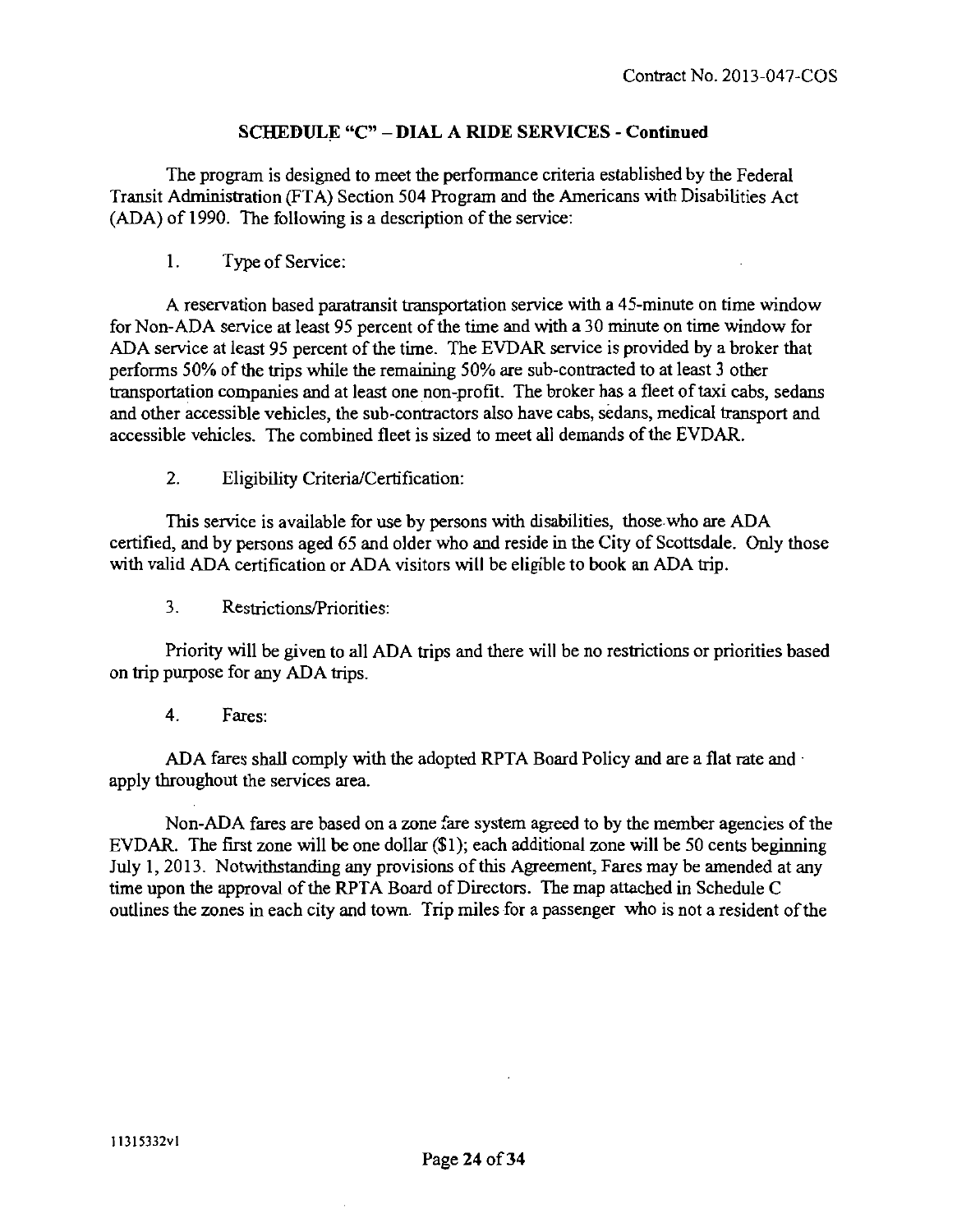# **SCHEDULE «C" - DIAL-A-RIDE SERVICES - Continued**

participating city will be charged based upon revenue miles traveled within each city's or town's jurisdiction.

5. Days and Hours:

Service hours every day for ADA and Non-ADA service will be from 4:00 a.m. to 1:00 a.m. in Chandler, Gilbert, Mesa, Scottsdale and Tempe. Days and hours of operation may be amended at any time upon mutual agreement among parties to this Agreement.

6. Service area:

The EVDAR Service Area is more fiilly described Schedule C below. Each community's Service Area may be amended at any time upon agreement among fhe parties to this Agreement.

7. Transfers:

Transfers to or from the Phoenix dial-a-ride services will be arranged by the originating dial-a-ride and in a way that ensures that the receiving dial-a-ride is open and that the passenger does not wait more than 30 minutes for the transfer vehicle.

8. Complaints:

There is a central (RPTA-based) complaint system and process referred to as the Customer Assistance System (CAS). The broker and sub-contractors, monitored by Valley Metro, will have all complaints entered into CAS. The broker and sub-contractors will respond to the complaints and document resolution in CAS. One of the measures for determining broker incentives is the number of valid complaints per 1,000 trips.

9. Payment to Provider:

The operator will be paid on a monthly fixed fee, cost per revenue mile and a surcharge for every wheelchair boarding of City Residents. All fares will be kept by the operator but remain the property of RPTA and serve to offset expenses.

10. Contract Administration:

RPTA shall serve as Contract Administrator. RPTA Shall:

-Provide regular reports to Funding agencies (cities/town) -Process, review, validate, and pay contractor invoices -Process customer complaints -Assume compliance of the contract and that its operation adheres to state, local, and federal Laws. -Administer federal, regional, and local project funds

-Market and manage the project.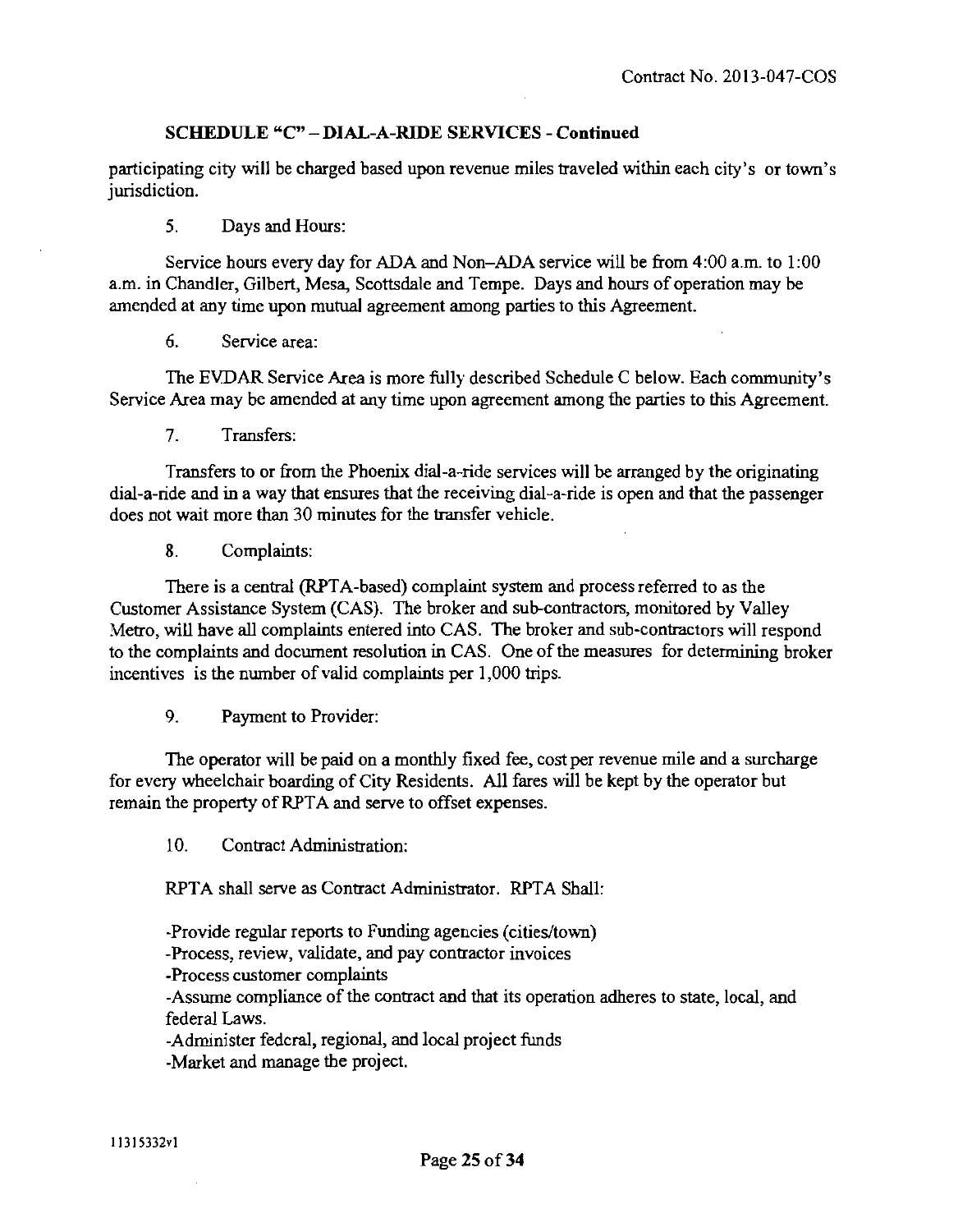# **SCHEDULE "C" - DIAL A RIDE SERVICES - Continued**

# **East Valley Dial-a-Ride**

# **FY14 IGA Service Assumptions based on June Board Action to cap contractor costs at \$7.7M**

|                                                | Chandler  | Gilbert   | Mesa      | Scottsdale  | Tempe     | Total      |
|------------------------------------------------|-----------|-----------|-----------|-------------|-----------|------------|
| Gross Contractor Cost                          | 1,504,000 | 1,240,000 | 3,149,000 | 1,347,000   | 1,061,000 | 8,300,000  |
| Less: Fare Revenue                             | (109,000) | (90,000)  | (228,000) | (97,000)    | (77,000)  | (600,000)  |
| Net Contractor Cost                            | 1,395,000 | 1,150,000 | 2,921,000 | 1,250,000   | 984,000   | 7,700,000  |
| Add: RPTA OHD                                  | 44,000    | 33,000    | 92,000    | 39,000      | 31,000    | 239,000;   |
| Total Program Net Cost                         | 1,439,000 | 1,183,000 | 3,013,000 | 1,289,000   | 1,015,000 | 7,939,000  |
|                                                |           |           |           |             |           |            |
| ADA Cost % (includes re-classed non-ADA trips) | 92.4%     | 98.0%     | 98.0%     | 88.2%       | 85.8%     |            |
| <b>ADA Costs</b>                               | 1,330,000 | 1,159,000 | 2,953,000 | 1,137,000   | 871,000   | 7,450,000  |
| FY14 PTF ADA Allocation                        | 963,000   | 845,830   | 2,419,950 | 1,182,400   | 916,980   | 6,328,160  |
| Member City Contributions:                     |           |           |           |             |           |            |
| Non-ADA                                        | 109,000   | 24,000    | 60,000    | 152,000     | 144,000   | 489,000    |
| <b>ADA</b>                                     | 367,000   | 313,170   | 533,050   |             |           | 1,213,220  |
| Total Transit Service Revenue                  | 476,000 : | 337,170   | 593,050   | $152,000$ : | 144,000   | 1,702,220: |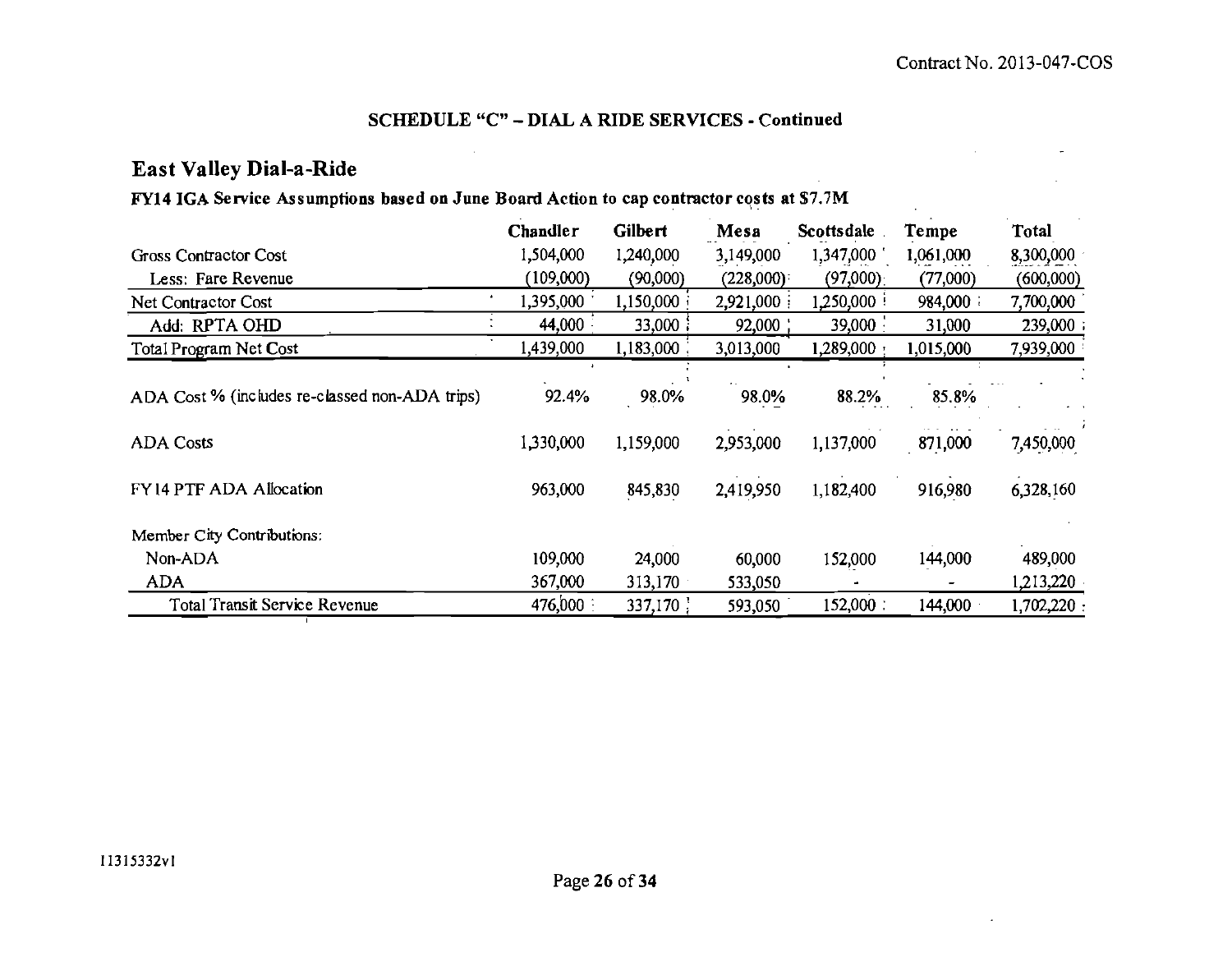## **SCHEDULE "C"-DIAL-A-RIDE SERVICES Continued**

Dial a Ride Map of Service Areas: The boundaries of the Dial-A-Ride Service Areas are shown below. This service area may be changed with prior written consent of the RPTA and the CITY. The transit services specified in Schedule C shall be operated during the term of this Agreement.



East Valley Zones by City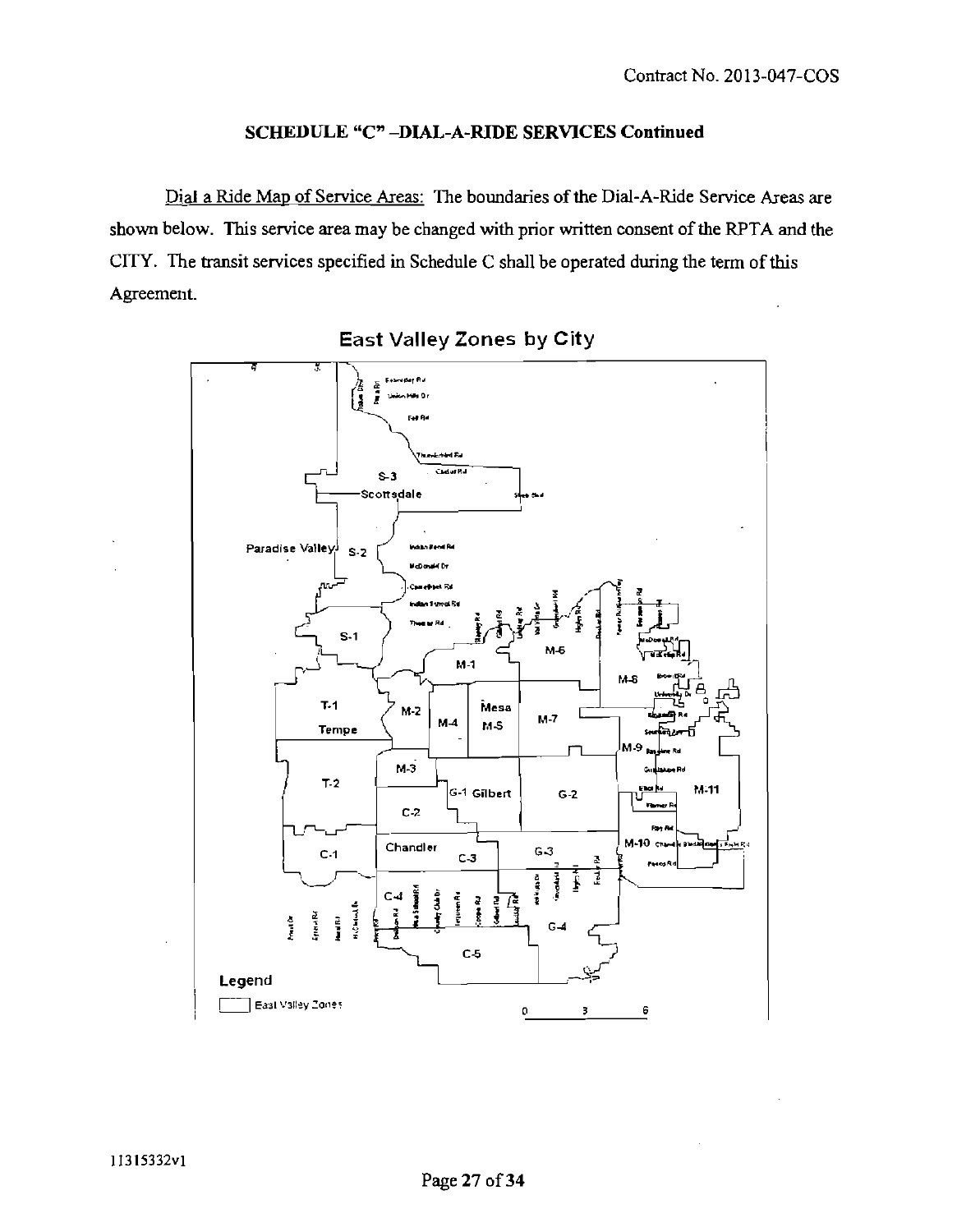

# **SCHEDULE "C" - DIAL A RIDE SERVICES - Continued**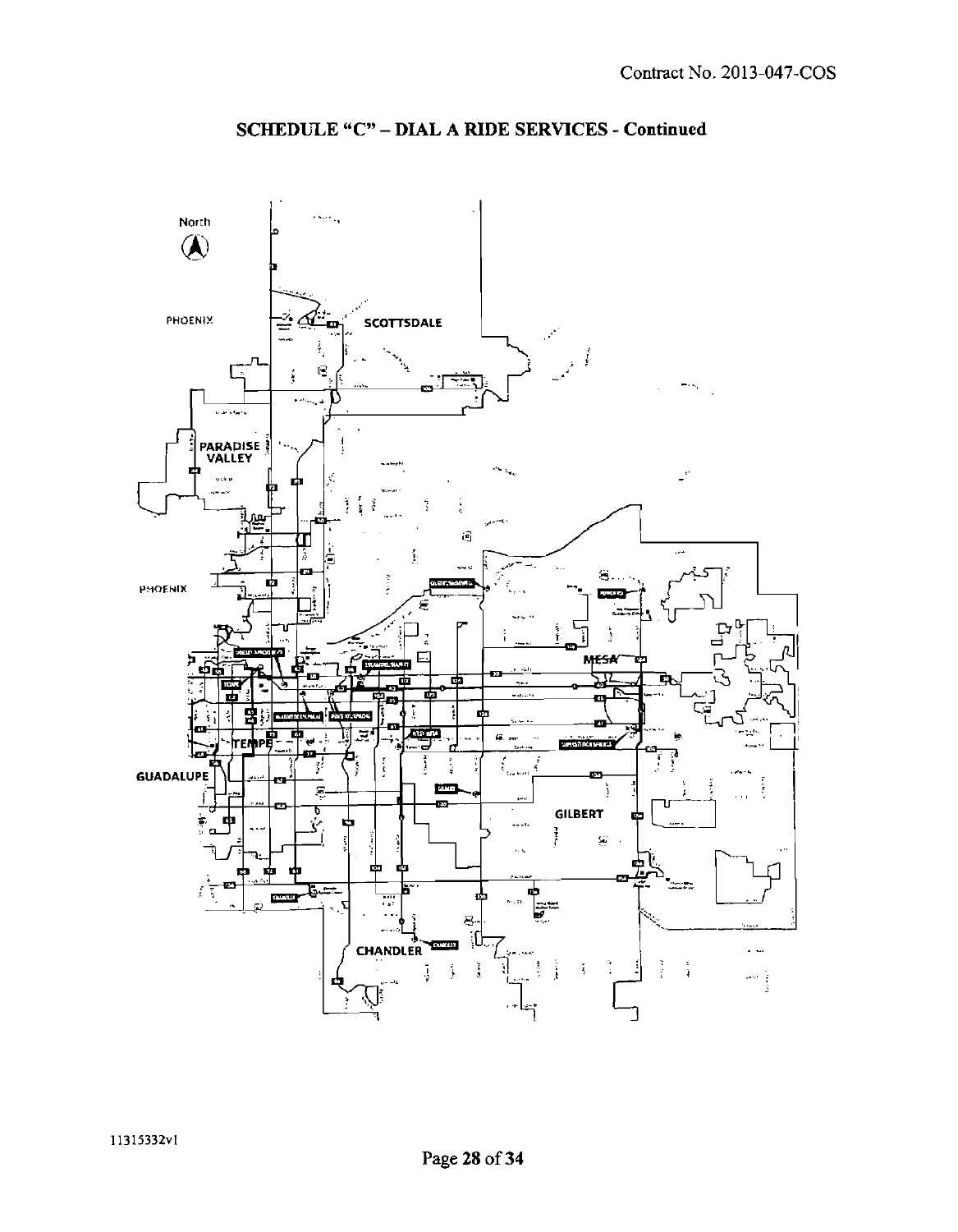**SCHEDULE «D" - INTENTIONALLY LEFT BLANK** 

 $\sim 10^{-10}$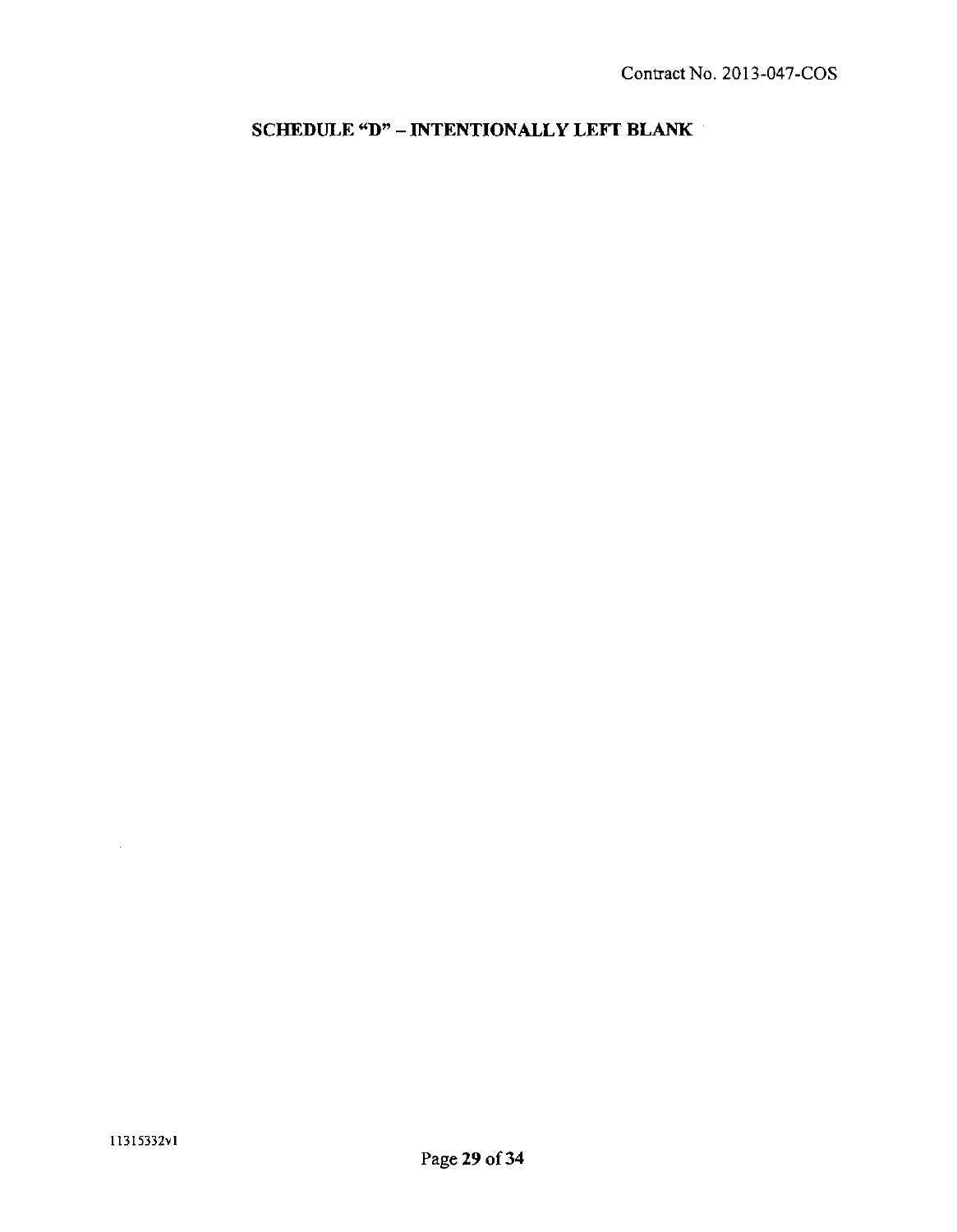# **SCHEDULE "E" - AMERICANS WITH DISABILITIES ACT (ACT) - PUBLIC TRANSPORTATION FUND (PTF)**

For the period July 1,2013 to June 30, 2014 the maximum amount of Public Transportation Funds (PTF) available for the City of Scottsdale is \$1,182,400.00. The PTF will pay actual costs for ADA trips and other requests for Paratransit service made by ADA certified Riders up to the maximum amount. A final reconciliation at fiscal year-end will be performed and adjustments, if necessary, will be made using actual ADA eligible costs.

Total reimbursements to the City will not exceed the net amount that factors in estimated and actual costs associated with operating RPTA's In-Person Eligibility Determination Facility and ADA Certification office.

Any remaining ADA PTF funds not used up to the maximum reimbursements may be requested by City for other ADA certified rider eligible expenses, and certified by the City's chief financial officer or designee. RPTA will reimburse City within thirty (30) business days based upon availability of funds. City may request that reimbursements be made electronically. Wire transfers must be pre-arranged through the RPTA Finance Department.

**Maximum amount: \$1,182,400.00**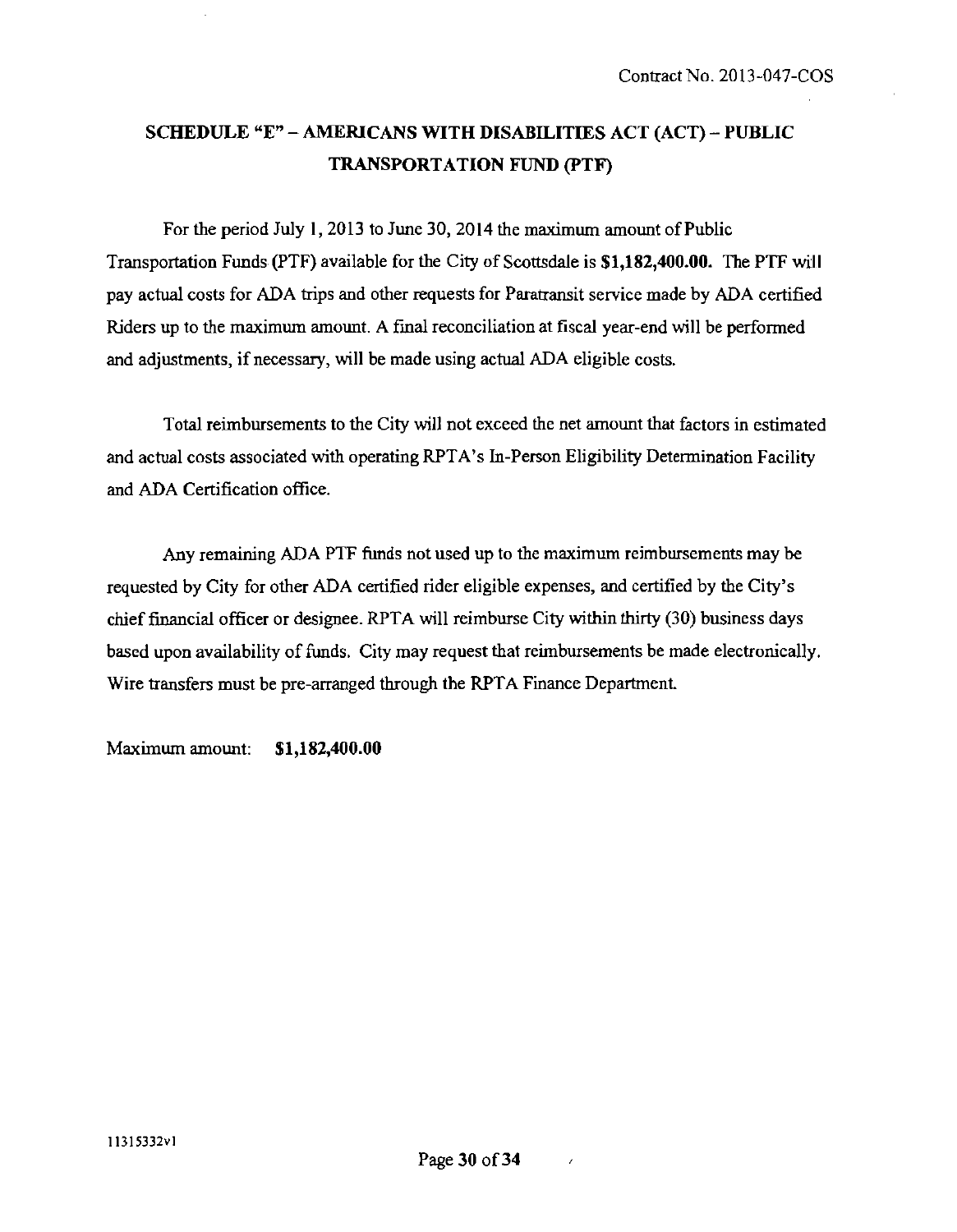**SCHEDULE «F" - INTENTIONALLY LEFT BLANK**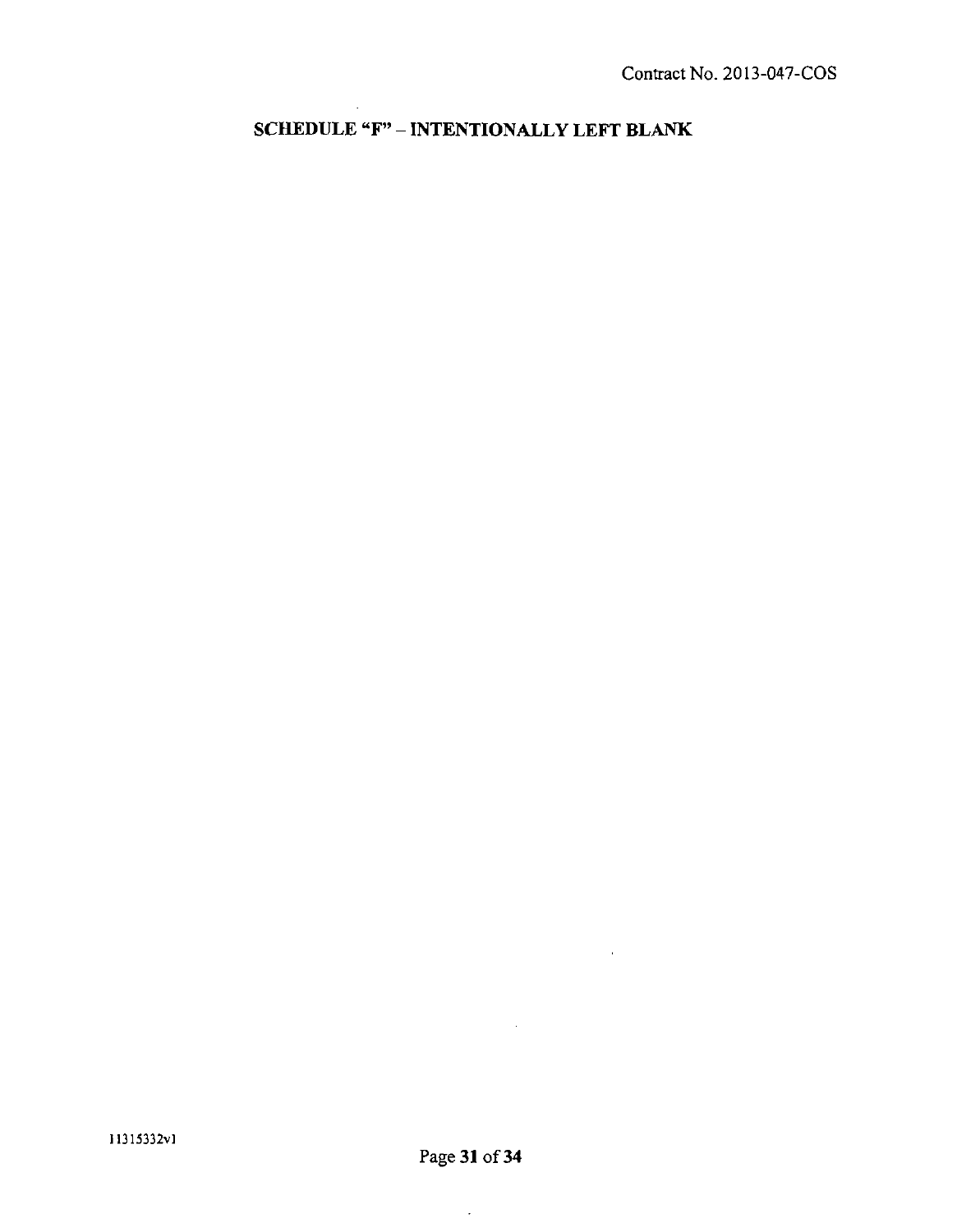# **SCHEDULE "G" - FEDERAL TRANSIT ADMINISTRATION NEW FREEDOM FUNDING**

RPTA has applied and received approval notice for New Freedom grant fimding to help support specific transportation services in member jurisdiction serving people with disabilities beyond the requirements of the Americans with Disabilities Act. The funding provides support for affordable transportation options in member jurisdiction to augment traditional paratransit service.

All New Freedom grant monies must be used exactiy as described in the approved grant applications. New Freedom grants are identified by the calendar year in which they are submitted and approved. New Freedom fimded projects allow for expenses to be incurred following approval notice by the designated grant recipient, Phoenix; however, reimbursements will not be processed until final award by the Federal Transit Administration (FTA) and execution of an IGA between the designated grant recipient and RPTA. Any imused New Freedom grant money designated for Member will be made available to Member for the following fiscal year(s) and can be used up to 30 months following the actual FTA award date. If Member is unable to use the New Freedom fimds vwthin the FTA allowable amount of time or chooses not to use the New Freedom fimds for any reason, RPTA will advise the designated grant recipient which will either reallocate the fimds to another approved project or add the unused fimds to its next year's grant process.

#### Member will:

- Provide or contract for the service as described in each of the approved grant-funded projects listed in the attached chart.
- Provide RPTA with quarterly and annual milestone report information (if RPTA is not providing such service directly).
- Provide RPTA with appropriate invoice and documentation for the reimbursement requests (if RPTA is not providing such service directiy).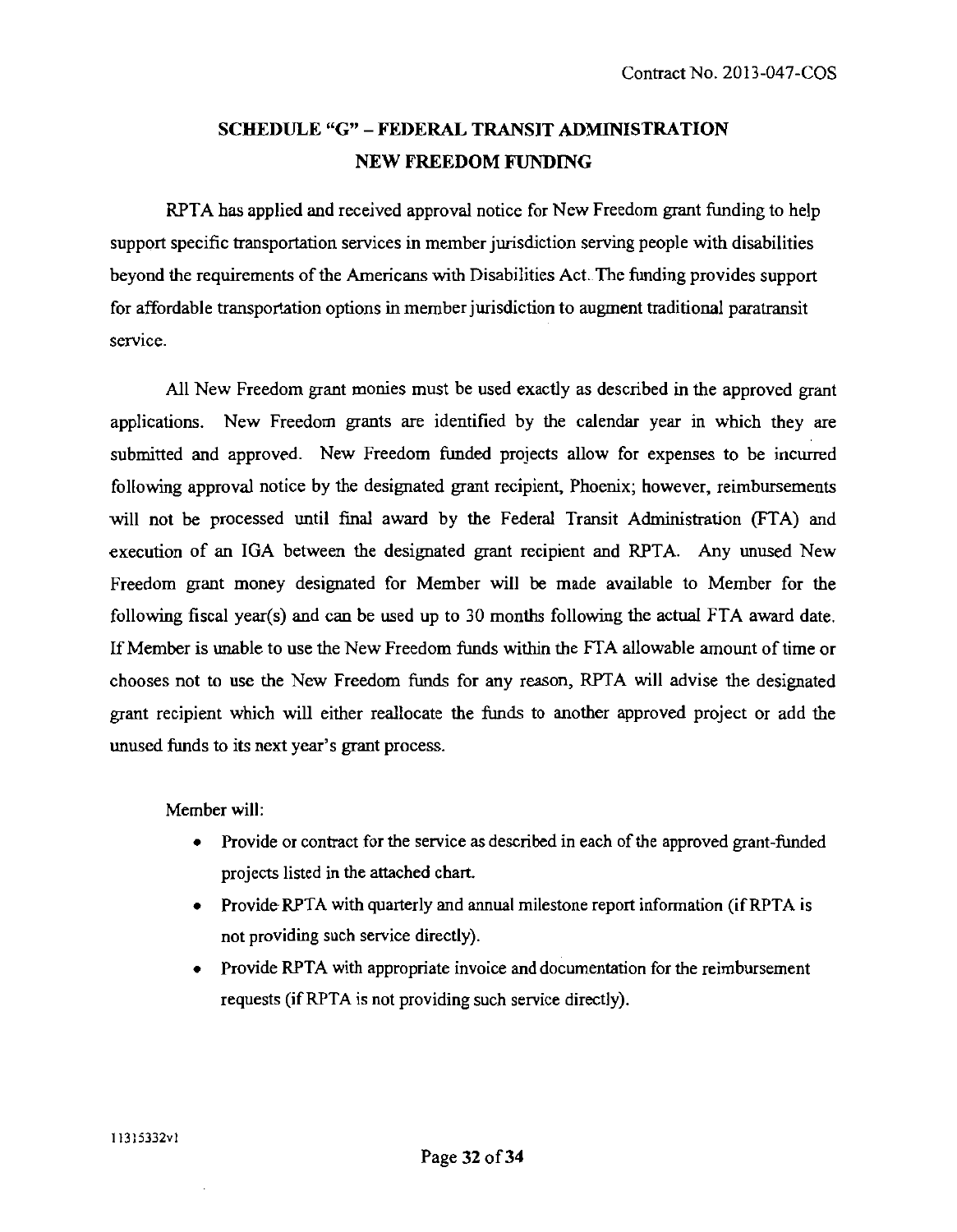$\mathcal{C}_{\mathcal{A}^{\prime}}$ 

# **SCHEDULE "G" - FEDERAL TRANSIT ADMINISTRATION NEW FREEDOM FUNDING Cont.**

RPTA will:

Request reimbursement from the grant recipient for Member's New Freedom-funded projects. Upon receipt of funds from the designated grant recipient, remit City such funds or credit such funding to City.

# **Example Only**

# **NEW FREEDOM GRANT FUNDS**

Scottsdale Grant Funding

 $\mathcal{L}$ 

 $\mathbf{r}$ 

|            |                      |                |                                  | Federal |             | Local   |
|------------|----------------------|----------------|----------------------------------|---------|-------------|---------|
| Grant Year | <b>Project Title</b> |                | <b>Grant Number Grant Amount</b> | Percent | Local Share | Percent |
|            | Alternative          |                |                                  |         |             |         |
| 2010       | Transportation       | AZ-57-X012     | \$80,000                         | 50.0%   | \$80,000    | 50.0%   |
|            | Alternative          |                |                                  |         |             |         |
| 2012       | Transportation       | $ AZ-57-X013 $ | \$120,000                        | 50.0%   | \$120,000   | 50.0%   |
| Total      |                      |                | \$200,000                        | 50.0%   | \$200,000   | 50.0%   |

 $\ddot{\phantom{a}}$ 

 $\bar{\mathcal{A}}$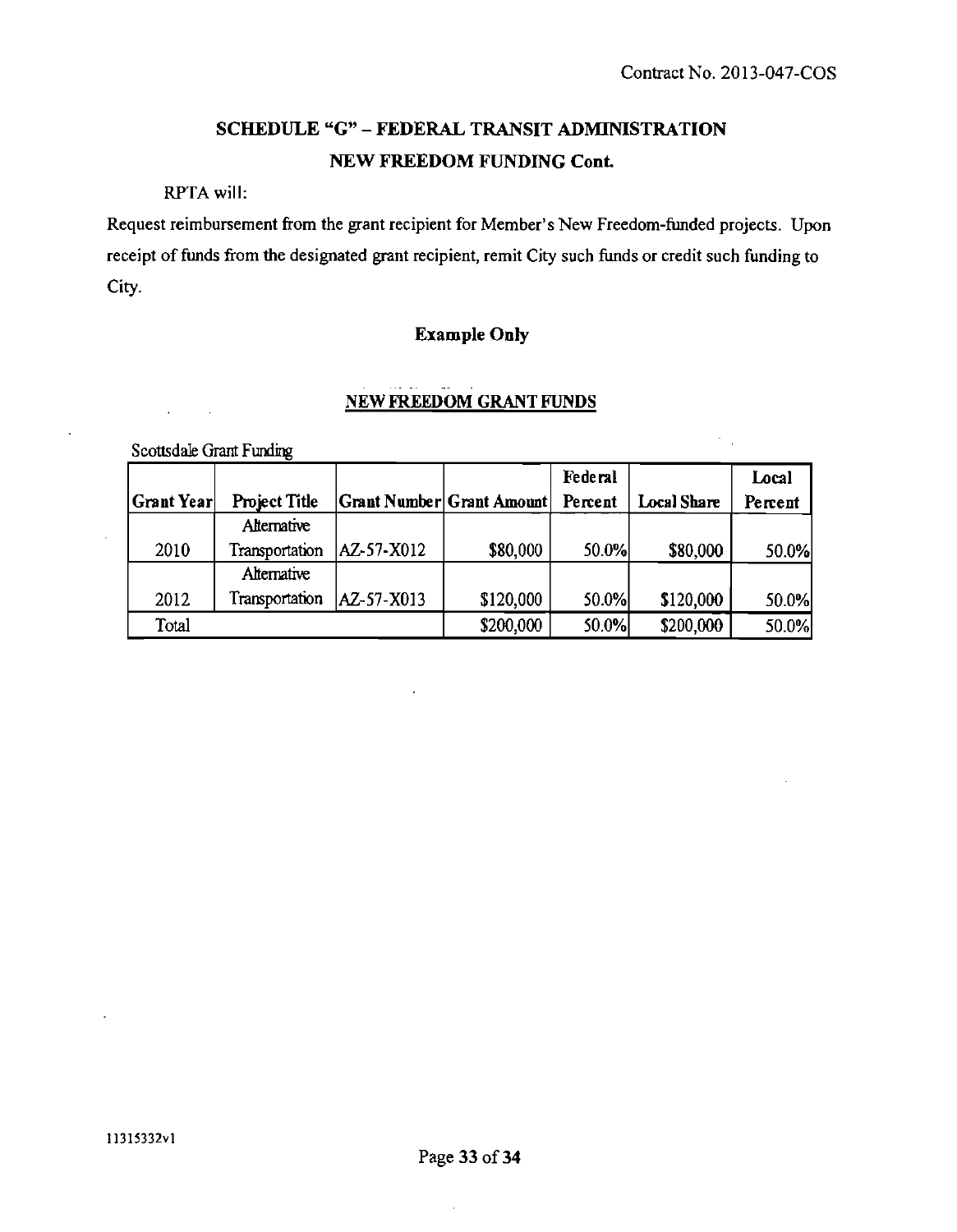## **ATTACHMENT "A" - PTF EXPENSE REIMBURSMENT REQUEST**

#### **Regional Public Transportation Authority**

#### **PTF Expenditure Reimbursement Request**

The information provided will be used by the Regional Public Transportation Authority (RPTA) to monitor designated lead agency cash flow to ensure compliance with ARS 48-5103. No further monies may be paid out under this program unless this report is completed and filed as required.

| PROJECT AGREEMENT NUMBER        |              | <b>REQUEST NO.</b> |
|---------------------------------|--------------|--------------------|
| <b>REPORTING PERIOD (Dates)</b> |              |                    |
| FROM:                           |              | TO:                |
|                                 | <b>TOTAL</b> | PTF SHARE          |
|                                 | S            | s                  |
|                                 | S            | \$                 |
|                                 | s            | \$                 |
|                                 |              | ŝ                  |
|                                 |              |                    |

#### REQUIRED SIGNATURE

This documsnt must be signed by the recipient's Chief Financial Officer or their designated representative.

#### **CERTIFICATION**

 $\mathcal{L}_{\text{max}}$  ,  $\mathcal{L}_{\text{max}}$  ,  $\mathcal{L}_{\text{max}}$ 

I certify the financial expenditures submitted for reimbursement with this report, including supporting documentation, are eligible and allowable expenditures consistent with the project goals and requirements, have not been previously requested, and that payment is due. I also certify that all matching requirements have been met and sufficient documentation exists in our files and are available upon request or in the event of an audit.

| SIGNATURE OF AUTHORIZED CERTIFYING OFFICIAL | DATE REQUEST SUBMITTED |
|---------------------------------------------|------------------------|
| TYPED OR PRINTED NAME AND TITLE             | <b>TELEPHONE</b>       |

#### /nstruct/ons

1. Keep a copy of everything submitted.

2. All project records, including financial records, must be maintained for 3 years beyond project completton.

| For RPTA use only                             |
|-----------------------------------------------|
| Life cycle compliance review (signature/date) |
|                                               |
|                                               |
|                                               |
| Date of funds transfer                        |
|                                               |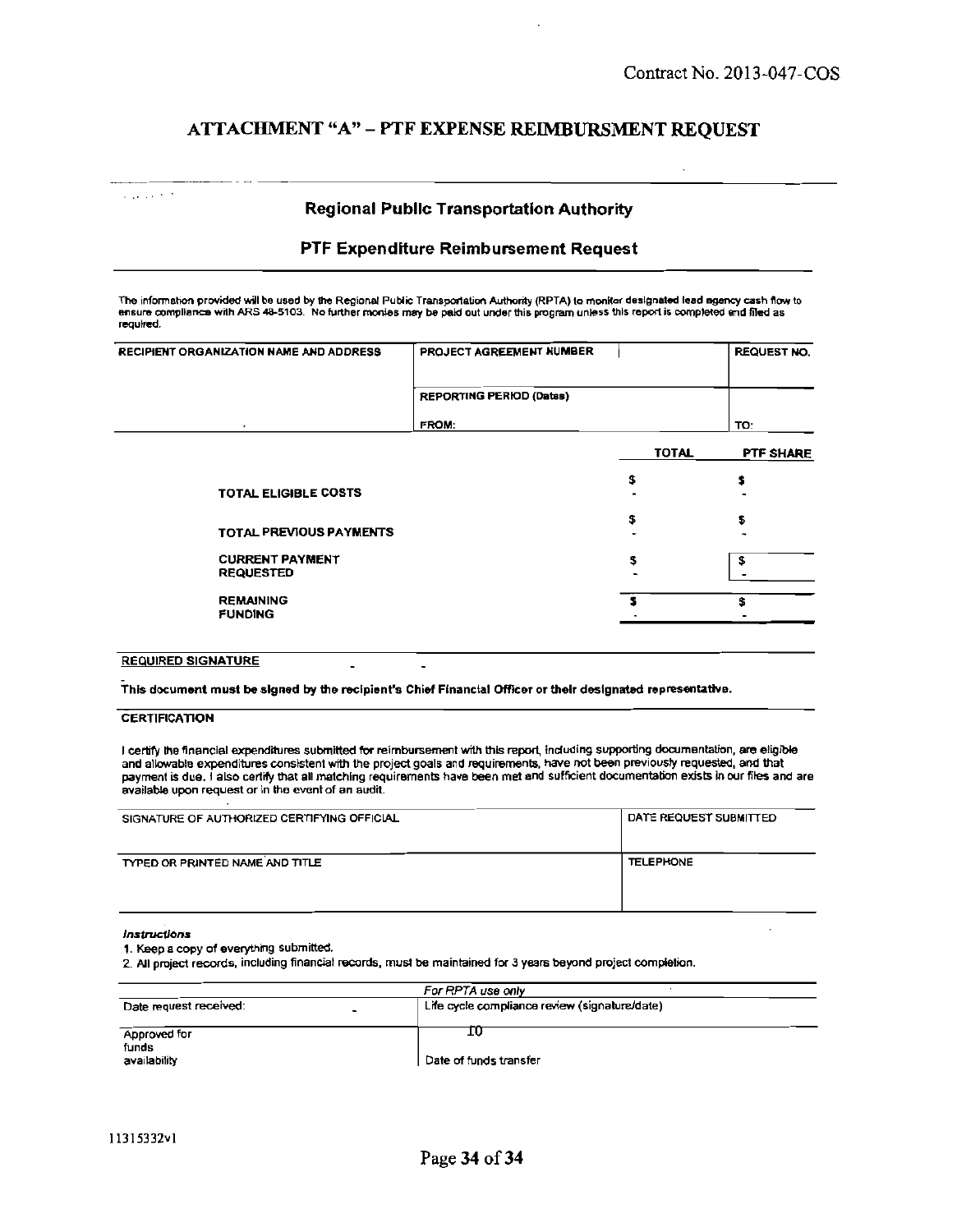## **Attachment 3: IGA 213-047-COS Work Program and Financial Summary**

#### **Fixed Route Service**

**The following table shows the fixed routes operated in Scottsdale by funding source.** 

|  | Table 1: Fixed and Express Bus Routes in Scottsdale, by Funding Source and Service Provider |
|--|---------------------------------------------------------------------------------------------|

| Service Provided by City of Phoenix, | Service Provided by Valley Metro/  | Service Provided by Valley       |
|--------------------------------------|------------------------------------|----------------------------------|
| <b>Funded by City of Scottsdale</b>  | RPTA, Funded by City of Scottsdale | Metro/RPTA, Funded by P400       |
| 17 - McDowell Rd. (Phoenix)          | 81 - Hayden Rd. (small portion)    | 72 - Scottsdale Rd.              |
| 29 - Thomas Rd. (Phoenix)            |                                    | 50 - Camelback Rd.               |
| 41 - Indian 5chool Rd. (Phoenix      |                                    | 81 - Hayden Rd.                  |
| 50 - Camelback Rd. (Phoenix)         |                                    | 106 - Shea Blvd.                 |
| 106 - Shea Blvd.                     |                                    | 511 - Tempe-Airpark Express      |
| 154 - Greenway Rd.                   |                                    | 514 - Fountain Hills to Downtown |
| 170 - Bell Ave.                      |                                    | <b>Phoenix Express</b>           |

**Performance measurement details for the Fixed and Express routes are shown in Table 2. The estimates shown are based on ridership information available and contract estimates, in fiscal year 2013 and 2014 the ratio of fares to operating costs is estimated to increase based on an increase in the fares initiated in the last quarter, March 2013. Ridership continues to grow slowly at approximately three percent a year on Scottsdale's Routes, though not as dramatically as the entire Valley Metro system which has been growing monthly at 5 to 10 percent over the past two years.** 

# **Table 2: Scottsdale Purchased Five Year Service Cost and Performance Summary, Fiscal Year (FY) 2010-14**

| <b>PURCHASED TRANSIT</b><br>SERVICE <sup>1</sup> | FY 10       | <b>FY 11</b> | <b>FY 12</b> | <b>FY 13</b> | FY 14 <sup>2</sup> |
|--------------------------------------------------|-------------|--------------|--------------|--------------|--------------------|
| <b>Phoenix Contract</b>                          | \$1,901,570 | \$1,920,648  | \$2,143,512  | \$1,682,609  | \$1,826,021        |
| RPTA/Tempe contract                              | \$3,661,644 | \$1,739,608  | \$1,094,412  | \$924,747    | \$919,526          |
| <b>Proposition 400 Covered</b><br>Service        | \$3,214,686 | \$4,078,300  | \$4,034,150  | \$3,514,940  | \$3,596,728        |
| <b>TOTAL FIXED ROUTE COST</b>                    | \$8,777,900 | \$7,738,556  | \$7,272,074  | \$6,122,296  | \$6,342,275        |
| <b>Revenue Miles</b>                             | 1,683,281   | 1,571,899    | 1,325,428    | 1,320,131    | 1,348,064          |
| <b>Boardings</b>                                 | 1,699,402   | 1,424,148    | 1,525,354    | 1,571,115    | 1,618,248          |
| Boardings per Mile                               | 1.01        | 0.91         | 1.15         | 1.19         | 1.20               |
| <b>Fare Revenue</b>                              | \$1,567,466 | \$1,571,610  | \$1,521,467  | \$1,474,336  | \$1,571,539        |
| Cost per Mile                                    | \$5.21      | \$4.92       | \$5.49       | \$4.64       | \$4.70             |
| Cost per Boarding                                | \$5.17      | \$5.43       | \$4.77       | \$3.90       | \$3.92             |
| Fare Recovery Ratio <sup>3</sup>                 | 17.9%       | 20.3%        | 20.9%        | 24.1%        | 24.8%              |

TABLE NOTES: 1 )Trolley Circulator service and boardings not included, service costs are net of fares; 2) estimated boardings based on 0.03 percent increase over previous year; 3) fare recovery ratio expressed as a percent of gross operating cost.